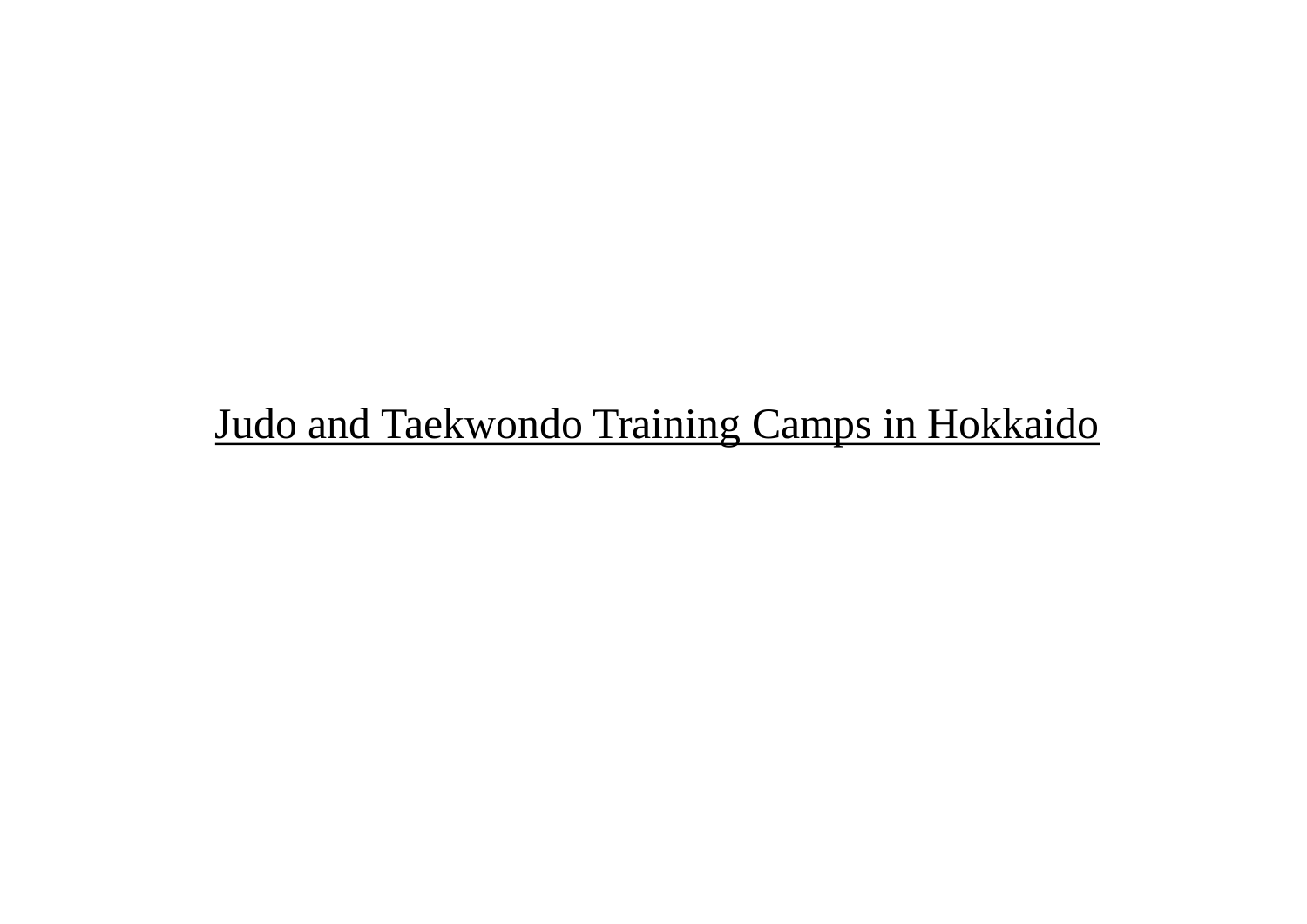#### **Judo and Taekwondo Training Camps in Hokkaido**

|                | City<br>$\&$<br>Town       | Budokan/Dojo                         | Change<br>room | Shower<br>room   | Restrooms:<br>Western<br>Style | Exclusive<br>Use | Training<br>gym           | Swimming<br>pool | <b>Notes</b> |
|----------------|----------------------------|--------------------------------------|----------------|------------------|--------------------------------|------------------|---------------------------|------------------|--------------|
| $\mathbf{1}$   | Yubari                     | Culture & Sports<br>Center           | $\checkmark$   | $\boldsymbol{x}$ | $\checkmark$                   | $\checkmark$     | $\checkmark$              | $\boldsymbol{x}$ |              |
|                | 2 Ashibetsu                | Gymnasium                            | $\checkmark$   | $\checkmark$     | ✓                              | $\checkmark$     | $\boldsymbol{x}$          | $\boldsymbol{x}$ |              |
|                | <sup>3</sup> Takikawa      | Children's Hall                      | $\checkmark$   | ×                | ✓                              | $\checkmark$     | $\boldsymbol{\mathsf{x}}$ | ×                |              |
| $\overline{4}$ | Ebetsu                     | Nopporo Sports Park<br>Gymnasium     | $\checkmark$   | $\checkmark$     | ✓                              | ✓                | $\boldsymbol{x}$          | $\checkmark$     |              |
| $\mathfrak{S}$ | Chitose                    | Budokan                              | ✓              | ✓                | ✓                              | $\ast$           | $\checkmark$              | ×                |              |
|                | <sup>6</sup> Tomakomai     | Gymnasium                            | $\checkmark$   | $\checkmark$     | $\checkmark$                   | ✓                | $\checkmark$              | $\pmb{\times}$   |              |
| $\tau$         | Date                       | Gymnasium                            | $\checkmark$   | ✓                | ✓                              | $\ast$           | $\checkmark$              | $\checkmark$     |              |
|                | 8 Hakodate                 | Hakodate Arena<br>Budokan            | $\checkmark$   | ✓                | ✓                              | $\ast$           | $\checkmark$              | ×                |              |
|                | <sup>9</sup> Osyamambe     | Youth's Hall                         | $\checkmark$   | $\boldsymbol{x}$ | ✓                              | $\checkmark$     | $\boldsymbol{x}$          | $\boldsymbol{x}$ |              |
|                | 10 Aibetsu                 | <b>B&amp;G</b> Ocean Center          | ✓              | ✓                | ✓                              | ✓                | $\checkmark$              | ✓                |              |
|                | <sup>11</sup> Kitami       | Budokan                              | $\checkmark$   | ✓                | ✓                              | ✓                | $\checkmark$              | $\checkmark$     |              |
|                | $12$ Bihoro                | <b>Sports Center</b>                 | $\checkmark$   | $\checkmark$     | $\checkmark$                   | $\ast$           | $\pmb{\times}$            | $\pmb{\times}$   |              |
|                | 13 Engaru                  | Budokan                              | $\checkmark$   | $\boldsymbol{x}$ | ✓                              | ✓                | $\boldsymbol{x}$          | ×                |              |
|                | 14 Yubetsu                 | Budokan                              | $\checkmark$   | ×                | $\checkmark$                   | $\ast$           | $\checkmark$              | $\checkmark$     |              |
|                | 15 Shihoro                 | Budokan                              | ✓              | ✓                | ✓                              | ✓                | $\boldsymbol{x}$          | ×                |              |
|                | 16 Shintoku                | Budokan                              | ✓              | ×                | ✓                              | $\ast$           | $\boldsymbol{\mathsf{x}}$ | ×                |              |
|                | 17 Kushiro City            | "Shitsugen-no-Kaze"<br>Kushiro Arena | $\checkmark$   | $\checkmark$     | ✓                              | $\checkmark$     | $\checkmark$              | ×                |              |
|                | <sup>18</sup> Kushiro Town | Gymnasium                            | $\checkmark$   | ✓                | ✓                              | ✓                | $\checkmark$              | ✓                |              |
|                | 19 Shibetya                | Budokan                              | ✓              | ×                | ✓                              | $\ast$           | ✓                         | ✓                |              |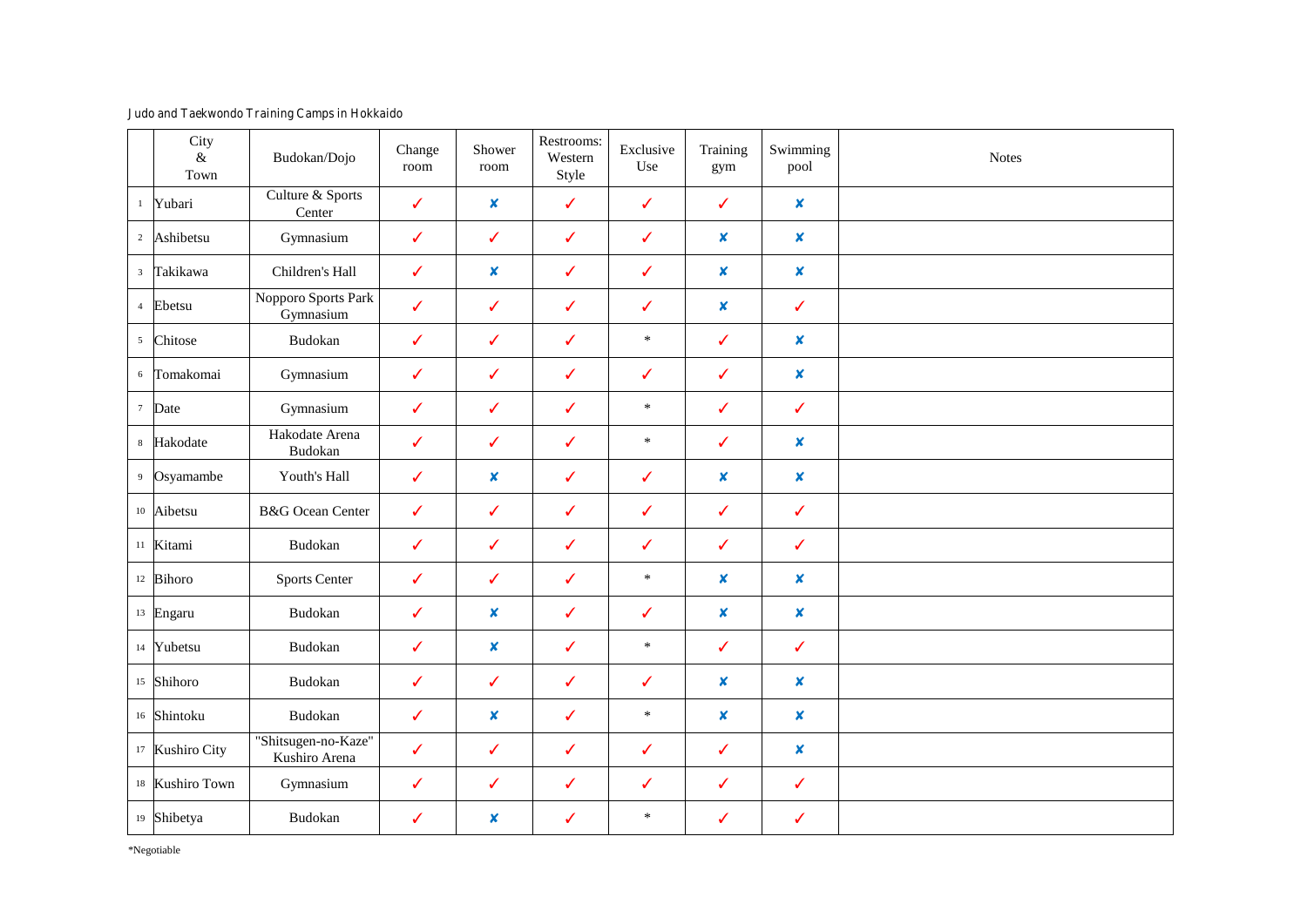| <b>Yubari City</b>                 | <b>Average August Temperature</b> 19.7                                                                                                                                                                                                                                |
|------------------------------------|-----------------------------------------------------------------------------------------------------------------------------------------------------------------------------------------------------------------------------------------------------------------------|
| <b>Culture &amp; Sports Center</b> | <b>Average August Precipitation</b> 179.6mm                                                                                                                                                                                                                           |
| Completed in 1986                  | Yubari                                                                                                                                                                                                                                                                |
| No photos available                | <b>Facility</b><br>Sports Judo<br>Number of competition zones 1<br>Changing rooms $\checkmark$ , Shower rooms $\checkmark$ ,<br>Restrooms (western style) $\checkmark$<br>Exclusive Use $\checkmark$<br>$4940$ /person<br>Fitness Room (weight training) $\checkmark$ |

## **Accommodations**~**Syuparo (example)**

Room rate (2 days/1 night) From ¥8,500 Distance  $&$  time to the dojo  $5 \text{ km}$  7 minutes by bus Transportation to the dojo Negotiable Transportation to the nearest airport Negotiable Meals (upon request) :Negotiable Language support (English) Negotiable

**Previous use by High Level Athletes** N/A

#### **Contact**

Social Education Secion, Board of Education, Yubari city TEL : +81-123-52-3166 E-mail ybrkik@city.yubari.lg.jp



**Access(from the nearest airport)** Bus from New Chitose airport Approx.1 hour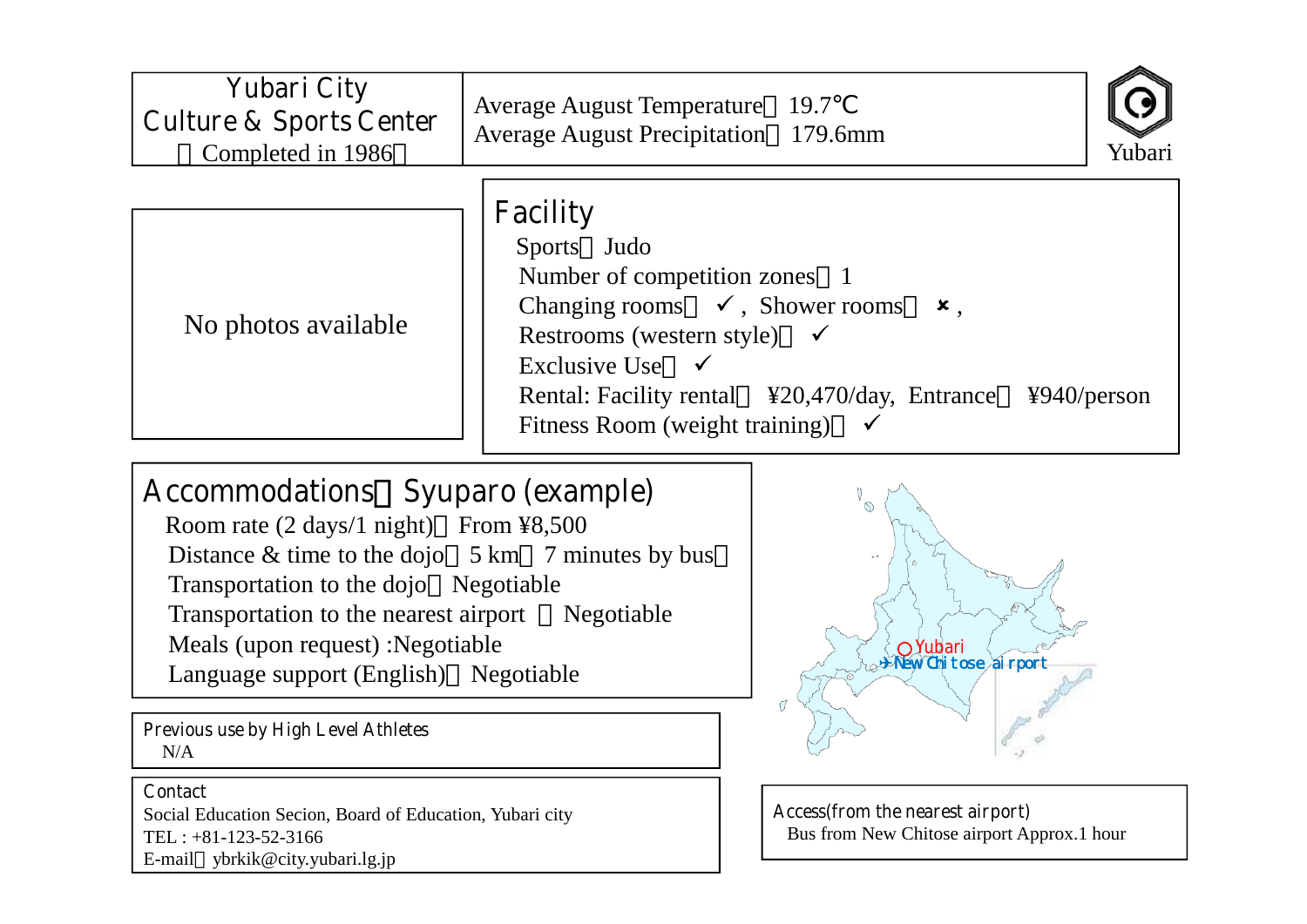| <b>Ashibetsu City Gymnasium</b><br>Completed in 2000)                                                                                                                                                                                                                                                                                                                                                                                       | Average August Temperature 21.5<br><b>Average August Precipitation</b> 137.6mm | Ashibetsu                                                                                                                                                                                                                                                                                                                                                                                                                                 |
|---------------------------------------------------------------------------------------------------------------------------------------------------------------------------------------------------------------------------------------------------------------------------------------------------------------------------------------------------------------------------------------------------------------------------------------------|--------------------------------------------------------------------------------|-------------------------------------------------------------------------------------------------------------------------------------------------------------------------------------------------------------------------------------------------------------------------------------------------------------------------------------------------------------------------------------------------------------------------------------------|
|                                                                                                                                                                                                                                                                                                                                                                                                                                             | <b>Facility</b><br>Number of competition zones 2<br>that is available for use. | Sports Judo, Main Arena $\checkmark$ 45m $\times$ 41m,<br>Changing rooms $\checkmark$ , Shower rooms $\checkmark$ , Sub Arena<br>Restrooms (western style, handicap accessible)<br>Exclusive Use $\checkmark$ , Rentals: Facility rental \\frac{43,670/day}\$3,670/day<br>Fitness Room (weight training) $\star$ , Swimming pool<br>$\boldsymbol{\mathsf{x}}$<br>There is a fitness room and a swimming pool next to the Star Light Hotel |
| <b>Accommodations</b> Star Light (example)<br>Room rate (2 days/1 night) Approximately ¥14,000<br>Time to the dojo 15 minutes by bus<br>Transportation to the dojo Available<br>Transportation to the nearest airport Available<br>Meals (upon request)<br>Available<br>Language Support (English) Unavailable<br>*There is a different gymnasium next to the hotel available for use.<br><b>Previous use by High Level Athletes</b><br>N/A | Ashibetsu<br>Wew Chitose Airport                                               |                                                                                                                                                                                                                                                                                                                                                                                                                                           |
| <b>Contact</b><br>Sports Division, Board of Education, Ashibetsu City                                                                                                                                                                                                                                                                                                                                                                       |                                                                                |                                                                                                                                                                                                                                                                                                                                                                                                                                           |

+81-124-24-2525 E-mail taiiku@city.ashibetsu.hokkaido.jp **Access(from the nearest airport)** Bus from New Chitose airport Approx.2 hours 30min

 $\lambda$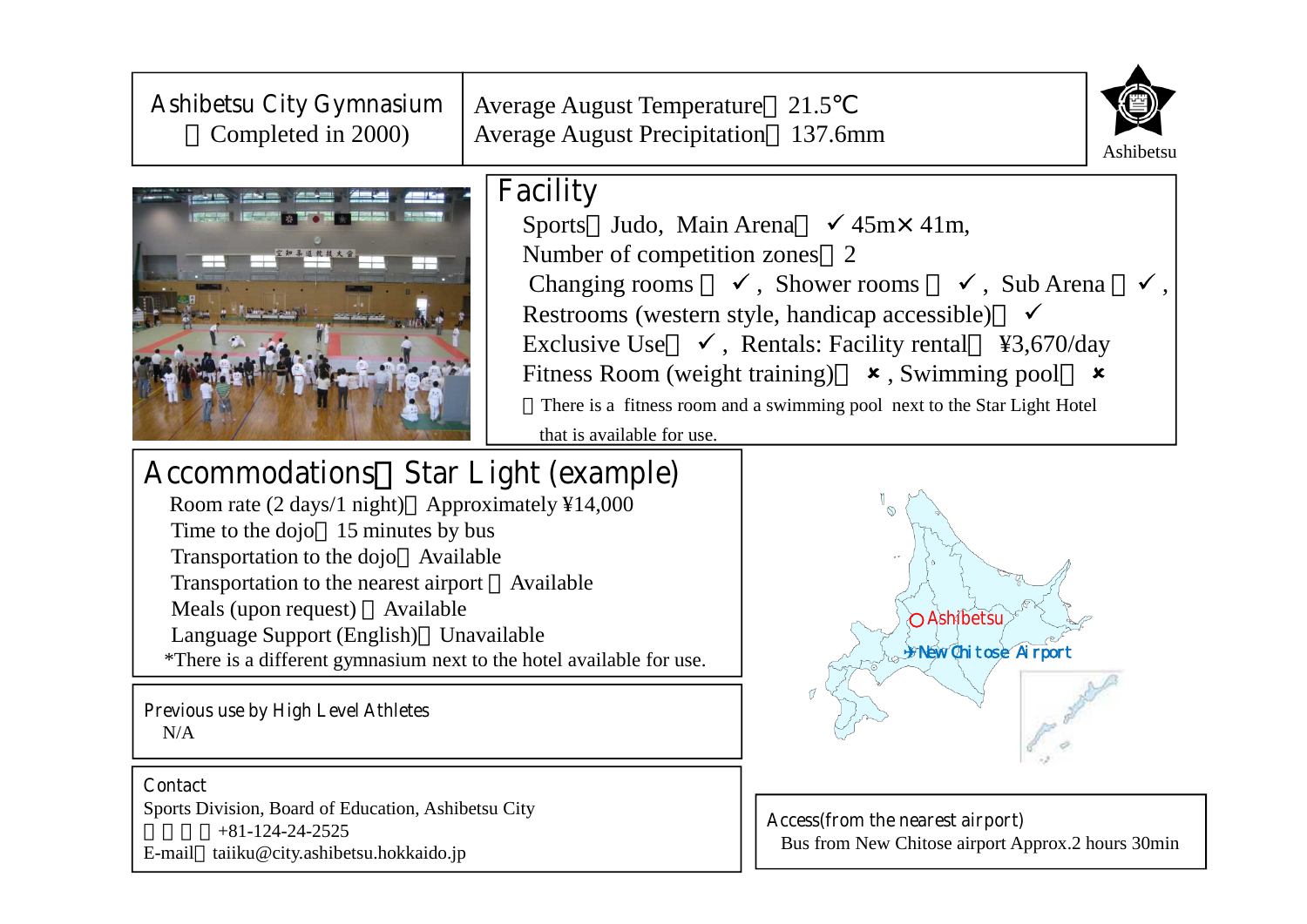| The City of Takikawa      | Average August Temperature 20.8                                                                                                                                                                                                                                                                                                                  |
|---------------------------|--------------------------------------------------------------------------------------------------------------------------------------------------------------------------------------------------------------------------------------------------------------------------------------------------------------------------------------------------|
| <b>Children's' Center</b> | <b>Average August Precipitation</b> 143.1mm                                                                                                                                                                                                                                                                                                      |
| Completed in 1983)        | Takikawa                                                                                                                                                                                                                                                                                                                                         |
|                           | <b>Facility</b><br>Sports Judo<br>Surface area 656.2m <sup>2</sup> , Number of competition zones 2<br>Changing rooms $\checkmark$ , Shower rooms $\checkmark$<br>Restrooms (western style) $\checkmark$<br>Exclusive Use $\checkmark$ , Rentals: Facility rental \times \times 419,930/day<br>Fitness Room (weight training) $\boldsymbol{\ast}$ |

## **Accommodations**~**3 options available**

Transportation to the dojo: Available Transportation to the nearest airport Available Meals (upon request): Negotiable Language Support (English) Available in one of the hotels Wheelchair support Available in two of the hotels

**Previous use by High Level Athletes** N/A

#### **Contact**

Olympic and Paralympic Training Camp Promotion Division Board of Education, Takikawa City TEL:+81-125-28-8046(ext.1752) E-mail sports city.takikawa.lg.jp



**Access (from the nearest airport)** Bus from New Chitose Airport Approx. 90 min.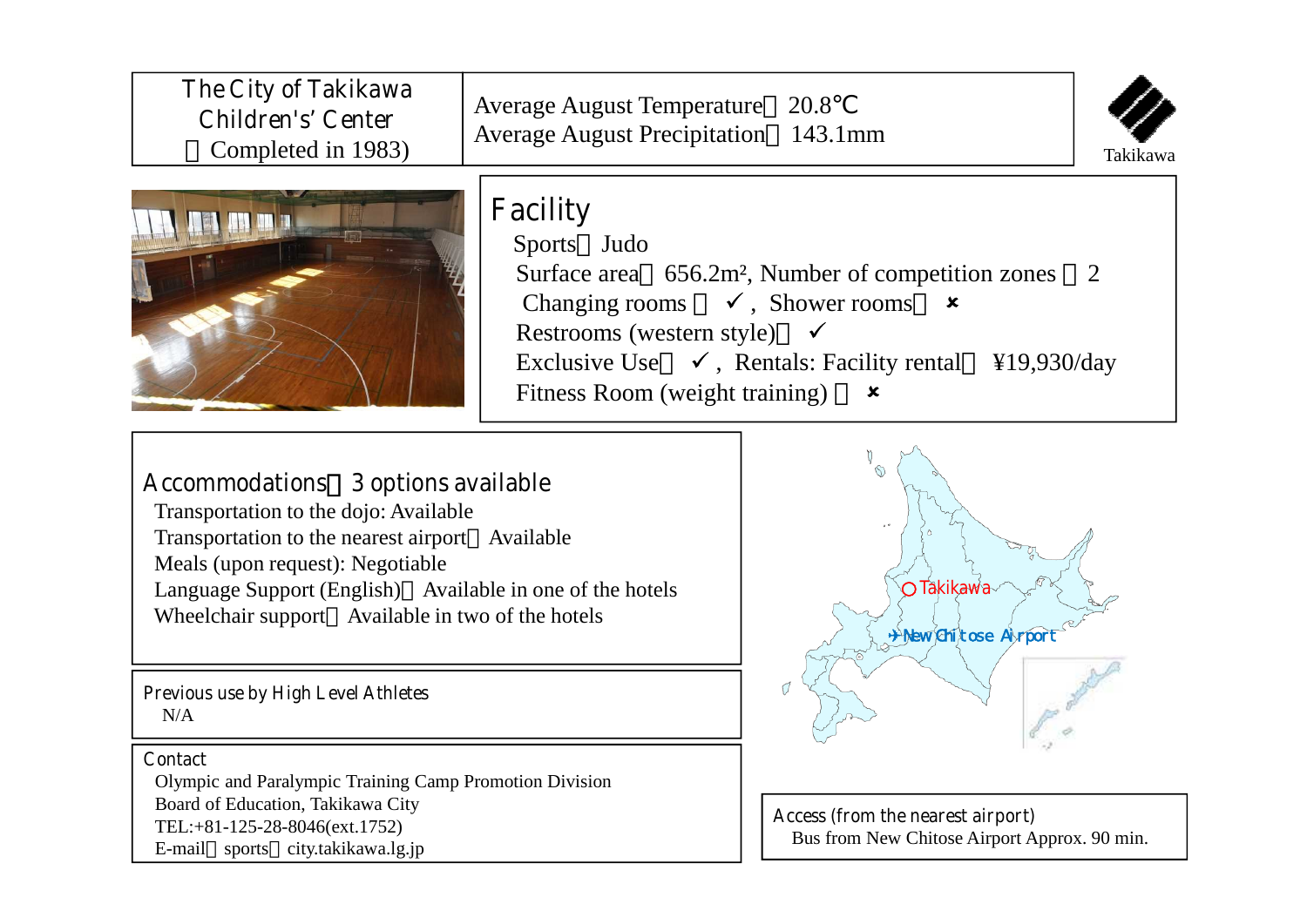| <b>Nopporo Sports Park</b><br>Gymnasium<br>(Completed in 1988)                                                                                                                                                                              | Average August Temperature 20.6<br><b>Average August Precipitation</b> 114.8mm                                                                                                                                                                                                                                                                                                                                                                                                                                                                                                                     | Ebetsu |
|---------------------------------------------------------------------------------------------------------------------------------------------------------------------------------------------------------------------------------------------|----------------------------------------------------------------------------------------------------------------------------------------------------------------------------------------------------------------------------------------------------------------------------------------------------------------------------------------------------------------------------------------------------------------------------------------------------------------------------------------------------------------------------------------------------------------------------------------------------|--------|
|                                                                                                                                                                                                                                             | <b>Facility</b><br>Sports Judo, Taekwondo<br>Main Arena $\checkmark$ 50m $\times$ 34m, Number of competition zones 6<br>$\checkmark$ 37m $\times$ 21m, Number of competition zones 2<br>Sub Arena<br>Change rooms $\checkmark$ , Shower rooms $\checkmark$ , Restrooms (western style)<br>Exclusive Use: $\checkmark$ , Rentals: Facility rental: ¥5,550/hour, Entrance: ¥320/person<br>Fitness Room (weight training) $\star$ ,<br>Swimming pool located adjacent to the facility, Entrance: ¥620/ person<br>There is a meeting room, hot-water supply system and restaurant in the<br>gymnasium. |        |
| <b>Accommodations</b><br>Room rate $(2 \text{ days}/1 \text{ night})$ From ¥3,100<br>$\mathbf{T}^*$ and $\mathbf{A}$ and $\mathbf{A}$ and $\mathbf{A}$ and $\mathbf{A}$ and $\mathbf{A}$ and $\mathbf{A}$ and $\mathbf{A}$ and $\mathbf{A}$ |                                                                                                                                                                                                                                                                                                                                                                                                                                                                                                                                                                                                    |        |

Time to the dojo 3 minutes by walking Transportation to the dojo Unavailable Transportation to the nearest airport Unavailable Meals (upon request) Available Language Support (English) Unavailable

**Previous Use by High Level Athletes** N/A

**Contact** Nopporo Sports Park +81-11-384-2166



**Access (from the nearest airport)** Bus from New Chitose Airport Approx. 1 hour.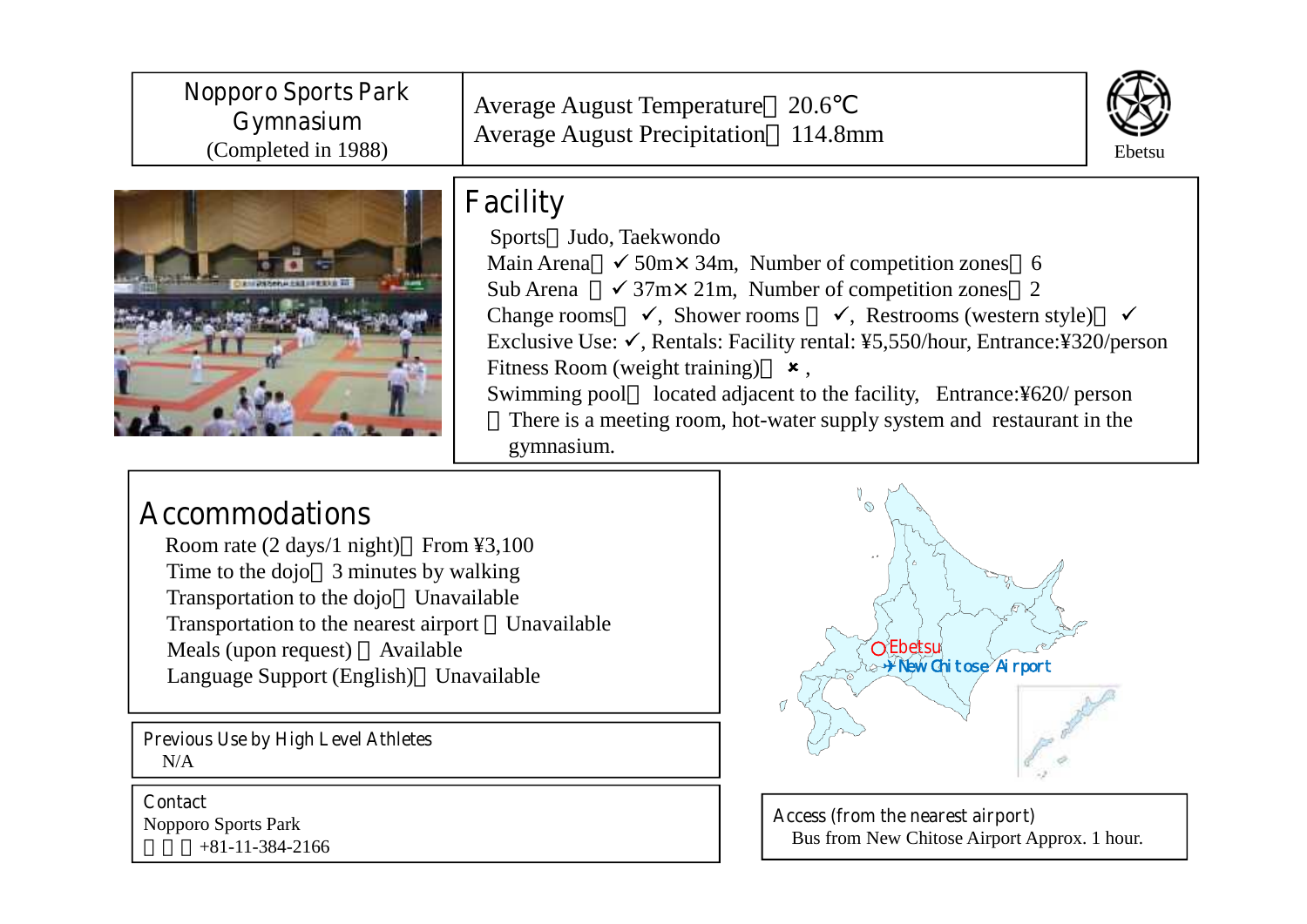| <b>Chitose City Budokan</b><br>Completed in 1991)                                                                                                                                                                                                                                                                                                                            | Average August Temperature 21.7<br><b>Average August Precipitation</b> 104.0mm                                                                                                                                                                                                                             | Chitose |  |  |
|------------------------------------------------------------------------------------------------------------------------------------------------------------------------------------------------------------------------------------------------------------------------------------------------------------------------------------------------------------------------------|------------------------------------------------------------------------------------------------------------------------------------------------------------------------------------------------------------------------------------------------------------------------------------------------------------|---------|--|--|
|                                                                                                                                                                                                                                                                                                                                                                              | <b>Facility</b><br>Sports Judo, Taekwondo<br>Surface area 7,298 m <sup>2</sup> , Number of competition zones 4<br>Changing rooms $\checkmark$ , Shower rooms $\checkmark$ ,<br>Restrooms (western style) $\checkmark$<br>Exclusive Use Negotiable<br>$\angle 3,600$ /day<br>Fitness Room (weight training) |         |  |  |
| <b>Accommodations</b> Chitose Airport Hotel (example)<br>$(2 \cdot 1)$ $(1 \cdot 1)$ $(1 \cdot 1)$ $(1 \cdot 1)$ $(1 \cdot 1)$ $(1 \cdot 1)$ $(1 \cdot 1)$ $(1 \cdot 1)$ $(1 \cdot 1)$ $(1 \cdot 1)$ $(1 \cdot 1)$ $(1 \cdot 1)$ $(1 \cdot 1)$ $(1 \cdot 1)$ $(1 \cdot 1)$ $(1 \cdot 1)$ $(1 \cdot 1)$ $(1 \cdot 1)$ $(1 \cdot 1)$ $(1 \cdot 1)$ $(1 \cdot 1)$ $(1 \cdot 1)$ |                                                                                                                                                                                                                                                                                                            |         |  |  |

Room rates (2 days /1 night): Approx. ¥12,000 Distance to the dojo 2km Transport to the dojo: Available Transport to the nearest airport Available Meals (upon request): Available Language Support (English): Unavailable

**Previous Use by High Level Athletes** N/A

#### **Contact**

Department of Tourism and Sports, Chitose City TEL:+81-123-24-3131(ext.346) E-mail sports city.chitose.hokkaido.jp



**Access (from the nearest airport)** Bus from New Chitose Airport Approx. 10 min.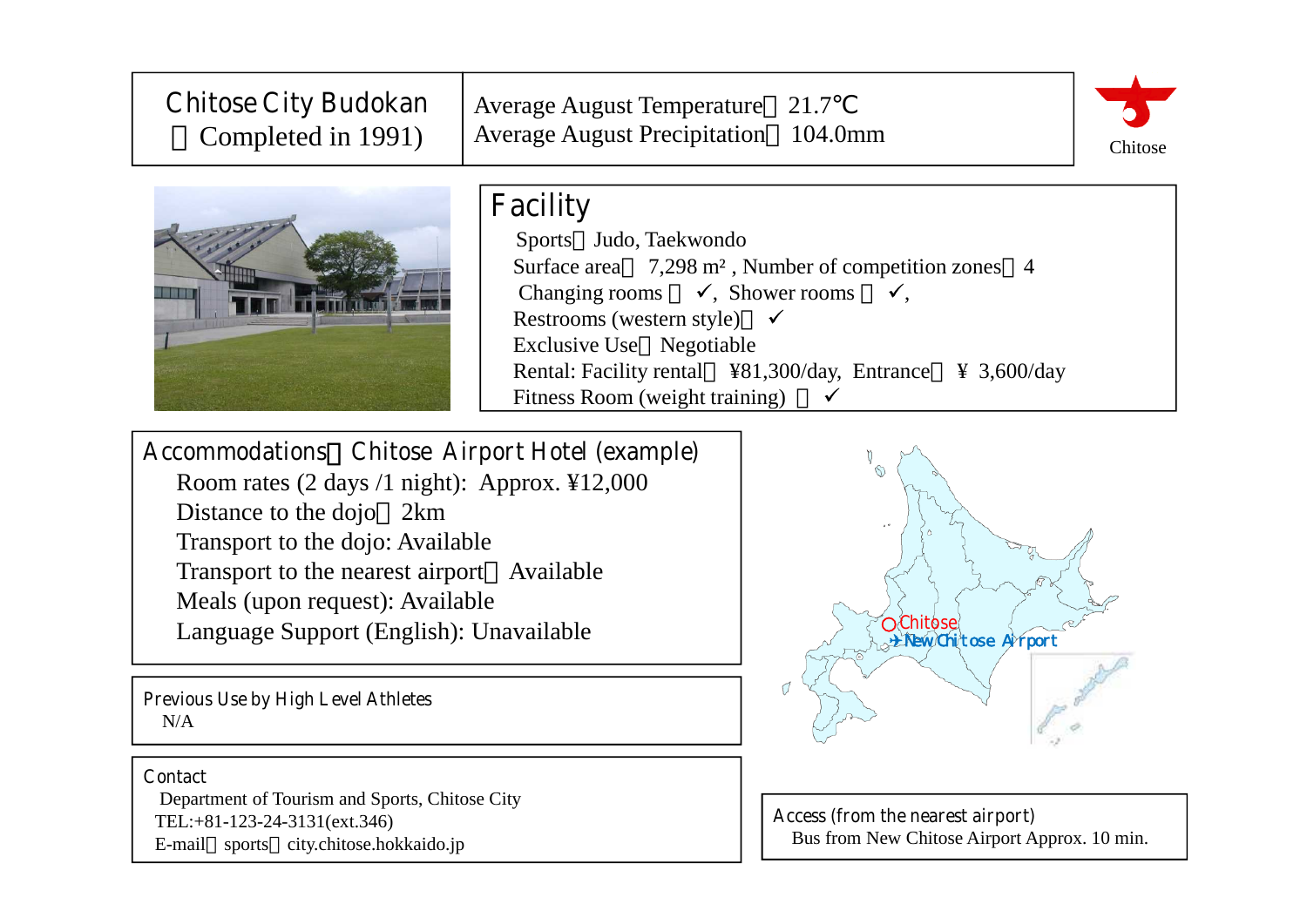| <b>Tomakomai City</b><br><b>Gymnasium</b><br>Completed in 1973) | Average August Temperature 20.3<br><b>Average August Precipitation</b> 205.0mm                                                                                                                                                               | Tomakomai |
|-----------------------------------------------------------------|----------------------------------------------------------------------------------------------------------------------------------------------------------------------------------------------------------------------------------------------|-----------|
|                                                                 | <b>Facility</b><br>Sports Judo<br>Main Arena $\checkmark$ 40.8m $\times$ 60m, Number of competition zones 2<br>Changing rooms $\checkmark$ , Shower rooms<br>Restrooms (western style, handicap accessible)<br>Exclusive Use: $\checkmark$ . |           |

Rental: Facility rental ¥35,600/day, Entrance ¥100/person Fitness Room (weight training)  $\checkmark$ , Swimming pool  $\boldsymbol{\mathsf{x}}$ 

## **Accommodations**

There are a number of hotels in Tomakomai city. If asked, transportation, meals, and language support can be arranged (negotiable).

**Previous Use by High Level Athletes** N/A

#### **Contact**

Office for Promoting Sports, Department of Policy Planning and Coordination, Tomakomai City TEL:+81-144-34-9601 E-mail sports@city.tomakomai.hokkaido.jp



**Access (from the nearest airport)** Bus from New Chitose Airport, approx. 30 min.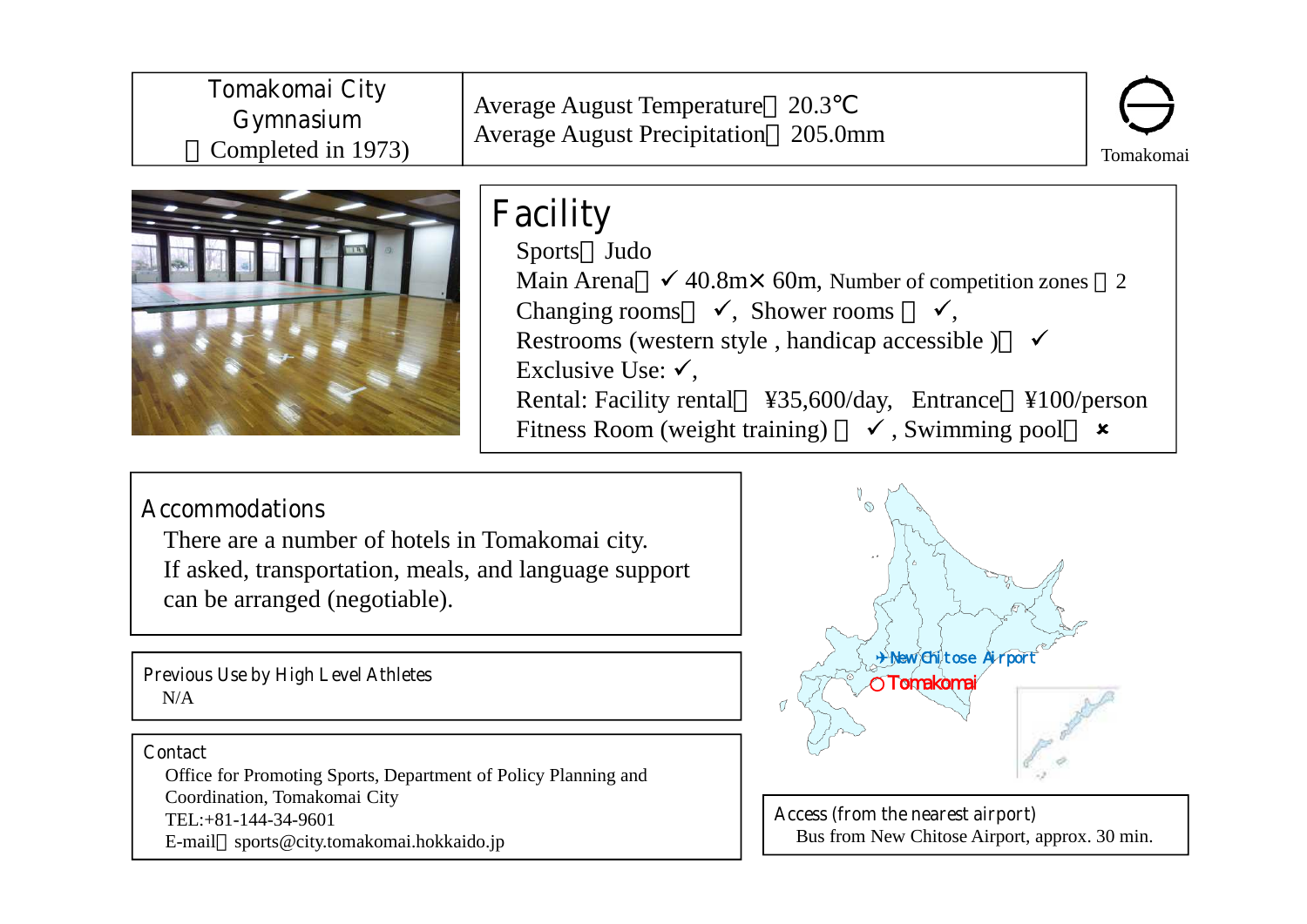| Date City Gymnasium<br>Completed in 2012)                              | <b>Average August Temperature</b><br>19.1<br><b>Average August Precipitation</b> 191.3mm<br>Date                                                                                                                                                                                                                                                                                                                                                                                                           |
|------------------------------------------------------------------------|------------------------------------------------------------------------------------------------------------------------------------------------------------------------------------------------------------------------------------------------------------------------------------------------------------------------------------------------------------------------------------------------------------------------------------------------------------------------------------------------------------|
|                                                                        | <b>Facility</b><br><b>Sports</b><br>Judo<br>Main Arena $\checkmark$ 1,809 m <sup>2</sup> , Number of competition zones 6<br>Sub Arena $\checkmark$ 740 m <sup>2</sup> , Changing room $\checkmark$ , Shower room: $\checkmark$ ,<br>Restrooms (western style, handicap accessible) $\checkmark$<br>Exclusive Use Negotiable, Facility rental: ¥76,200/day,<br>Fitness Room (weight training) $\checkmark$ , Swimming pool<br>*There is a meeting room available for the executive members in the gymnasium |
| Hotel<br>Room rates $(2 \text{ days } 1 \text{ night})$ : From ¥ 7,000 |                                                                                                                                                                                                                                                                                                                                                                                                                                                                                                            |

Time to the dojo: Approximately 10 minutes by bus Transportation to the dojo: Negotiable Transportation to the nearest airport Negotiable Meals (upon request):Negotiable Language Support (English):Available

**Previous Use by High Level Athletes** N/A

#### **Contact**

Lifelong Learning Promotion Division, Board of Education, Date City TEL:+81-142-23-3331(ext.510) E-mail shogaigakushu@city.date.hokkaido.jp



**Access (from the nearest airport)** Bus from New Chitose Airport, approx. 1h 20min.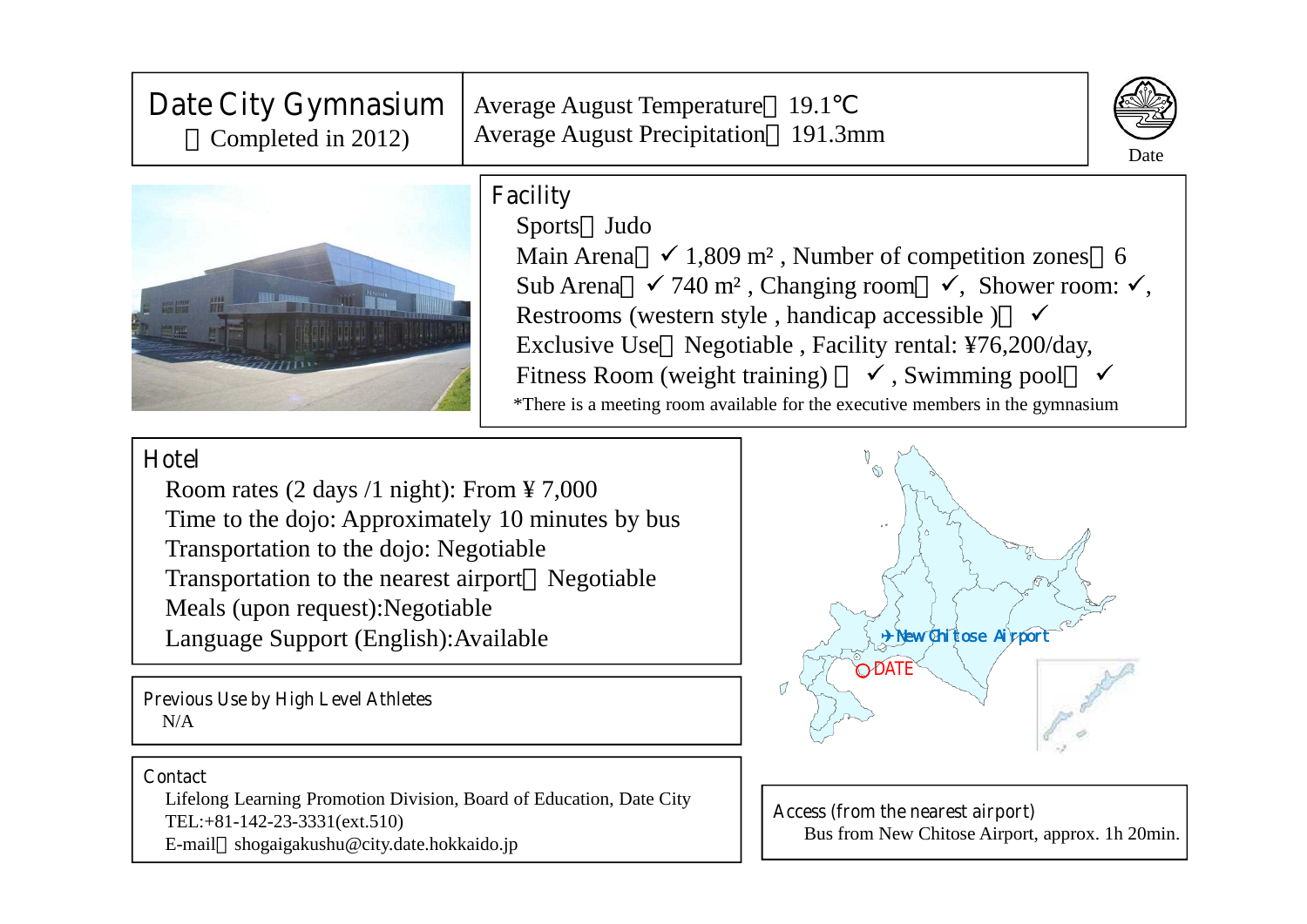| Hakodate Arena Budokan<br>Scheduled to open August 2015                                                                                                   | Average August Temperature 22.0<br><b>Average August Precipitation</b> 153.8mm                                          | Hakodate                                                                                                                                                                                                                                                                                                                        |
|-----------------------------------------------------------------------------------------------------------------------------------------------------------|-------------------------------------------------------------------------------------------------------------------------|---------------------------------------------------------------------------------------------------------------------------------------------------------------------------------------------------------------------------------------------------------------------------------------------------------------------------------|
|                                                                                                                                                           | <b>Facility</b><br>Sports Judo<br>Changing rooms $\checkmark$ , Shower rooms $\checkmark$ ,<br>Exclusive Use Negotiable | Surface area 925, Number of competition zones<br>3<br>Restrooms (western style, handicap accessible) $\checkmark$<br>Rental Facility rental From ¥16,700/day, Entrance From ¥400/person<br>Fitness Room (weight training) $\checkmark$ (Entrance ¥400/2 hours)<br>Swimming pool $\star$ (about 10 minutes to the Budokan by bus |
| <b>Hotels</b><br>There are a number of hotels in Hakodate city.<br>If asked, transportation, meals, and language support<br>can be arranged (negotiable). |                                                                                                                         |                                                                                                                                                                                                                                                                                                                                 |
| <b>Previous Use by High Level Athletes</b><br>N/A                                                                                                         |                                                                                                                         | Ø<br>+Hakodate Airport<br>HÁKODATE                                                                                                                                                                                                                                                                                              |
| <b>Contact</b><br>Sports Promotion Division, Board of Education, Hakodate City<br>TEL:+81-138-21-3474<br>E-mail sports@city.hakodate.hokkaido.jp          |                                                                                                                         | Access (from the nearest airport)<br>Bus from Hakodate Airport, approx. 20 min.                                                                                                                                                                                                                                                 |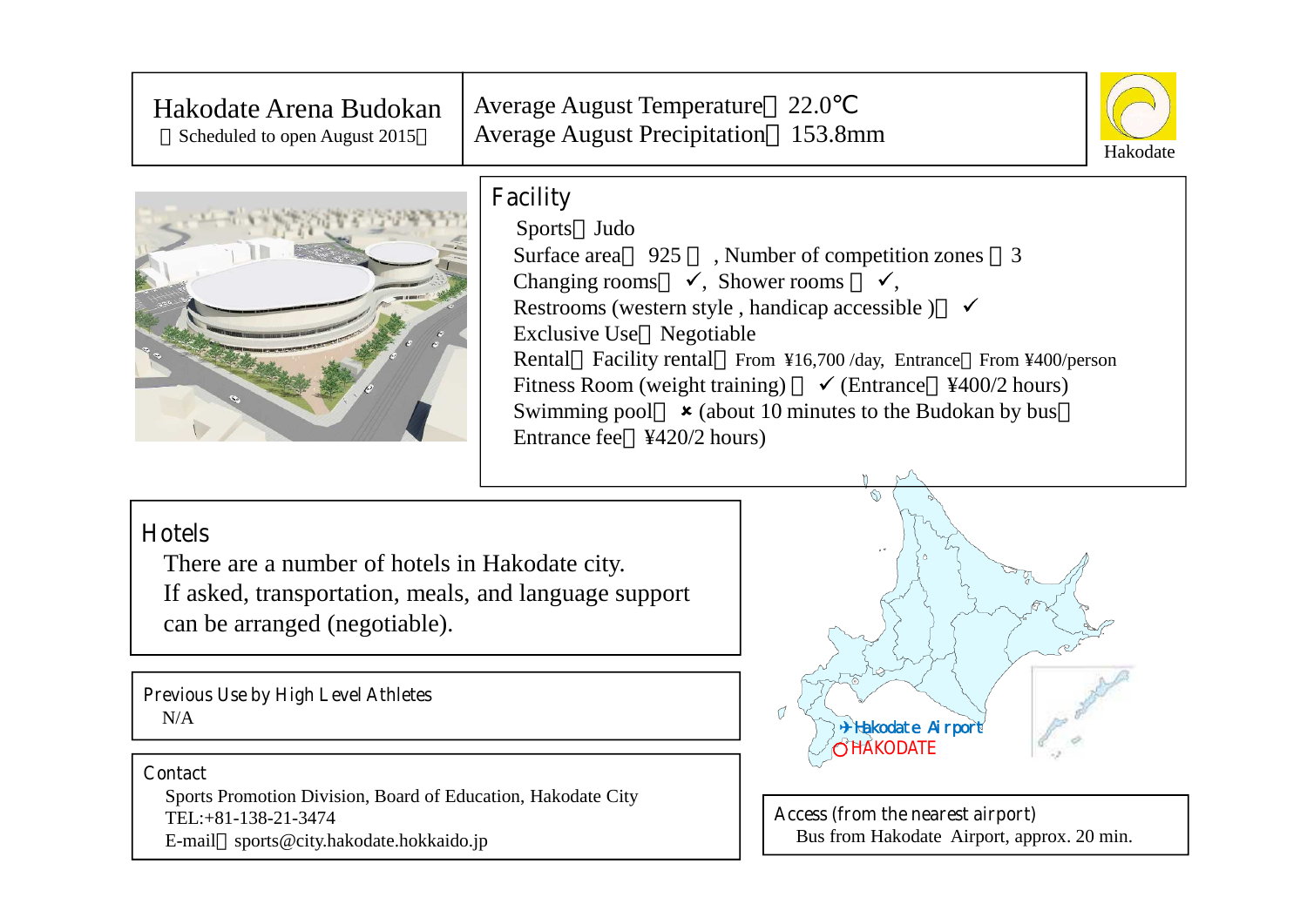| <b>The Town of Oshamambe</b><br><b>Youth Center</b><br>(Completed in 1974)                                                                                                                                                                                                                                                                 | <b>Average August Temperature</b><br><b>Average August Precipitation</b> 179.6mm                                                                                                                                       | 19.7<br>Oshamambe                                                                                                                                                    |
|--------------------------------------------------------------------------------------------------------------------------------------------------------------------------------------------------------------------------------------------------------------------------------------------------------------------------------------------|------------------------------------------------------------------------------------------------------------------------------------------------------------------------------------------------------------------------|----------------------------------------------------------------------------------------------------------------------------------------------------------------------|
|                                                                                                                                                                                                                                                                                                                                            | <b>Facility</b><br>Sports Judo, Taekwondo<br>Surface area<br>$24m \times 16m$ ,<br>Number of competition zones<br>Changing rooms $\checkmark$ , Shower rooms<br><b>Exclusive Use</b><br>Fitness Room (weight training) | 2<br>$x$ ,<br>Restrooms (western style, handicap accessible)<br>Rental: Free use limited to the people who stay in hotels in this town.<br>$\boldsymbol{\mathsf{x}}$ |
| <b>7</b> accommodations in this town<br>Room rates $(2 \text{ days } / 1 \text{ night})$ : ¥ 7,500<br>Distance and time to the dojo: 1 km (5 minutes on foot)<br>Transportation to the dojo: Negotiable<br>Transportation to the nearest airport Negotiable<br>Meals (upon request): Negotiable<br>Language Support (English): Unavailable |                                                                                                                                                                                                                        | $\circ$<br><b>Frew Chit cse Airport</b><br>Osyamambe                                                                                                                 |
| <b>Previous Use by High Level Athletes</b><br>N/A                                                                                                                                                                                                                                                                                          |                                                                                                                                                                                                                        |                                                                                                                                                                      |
| <b>Contact</b><br>Social Education Group, Board of Education, Oshamambe Town<br>+81-1377-2-2748 E-mail:kyoi1@town.oshamambe.lg.jp                                                                                                                                                                                                          |                                                                                                                                                                                                                        | Access (from the nearest airport)<br>Bus from New Chitose Airport, approx. 150min.                                                                                   |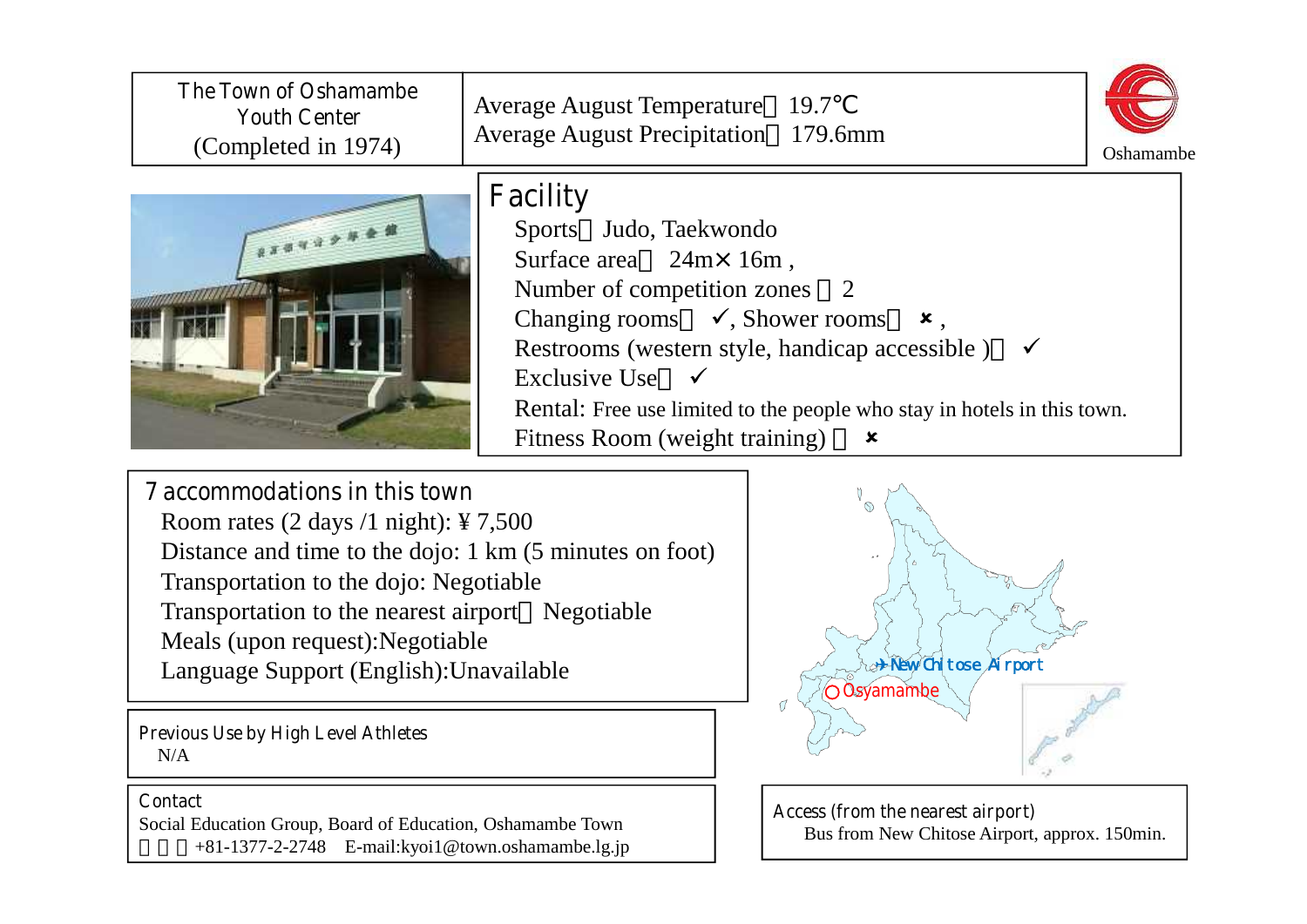| Aibetsu B&G Ocean Center<br>Repaired in 2011       | Average August Temperature 21.0<br><b>Average August Precipitation</b> 133.5mm<br>Aibetsu                                                                                                                                                                                                                                                                                                                                                              |  |  |  |
|----------------------------------------------------|--------------------------------------------------------------------------------------------------------------------------------------------------------------------------------------------------------------------------------------------------------------------------------------------------------------------------------------------------------------------------------------------------------------------------------------------------------|--|--|--|
|                                                    | <b>Facility</b><br>Sports Judo<br>Surface area 456, Number of competition zones 2<br>Changing rooms $\checkmark$ , Shower rooms $\checkmark$ ,<br>Restrooms (western style, handicap accessible) $\checkmark$<br>Exclusive Use $\checkmark$<br>Rental Facility rental ¥21,000/day, Entrance ¥630/day<br>Fitness Room (weight training) : $\checkmark$ Swimming pool<br>Rental rates are free, but limited to the people staying Sunrise accommodation. |  |  |  |
| <b>Accommodations</b><br><b>Sunrise</b><br>example |                                                                                                                                                                                                                                                                                                                                                                                                                                                        |  |  |  |

**Accommodations** ~**Sunrise**(**example**) Room rates (2 days /1 night): From ¥ 5,010 Distance to the dojo: 0 km (located nest to Sunrise) Transportation to the dojo: Transportation to the nearest airport Negotiable Meals (upon request):Available Language Support (English):Unavailable

**Previous Use by High Level Athletes** N/A

#### **Contact**

Sports Promotion Section, Board of Education, Aibetsu Town +81-1658-6-5111 ext574 - kyouikuiinkai@town.aibetsu.hokkaido.jp



**Access (from the nearest airport)**

Car from Asahikawa Airport, approx. 1 hour. Bus from Asahikawa Airport, approx. 2 hours.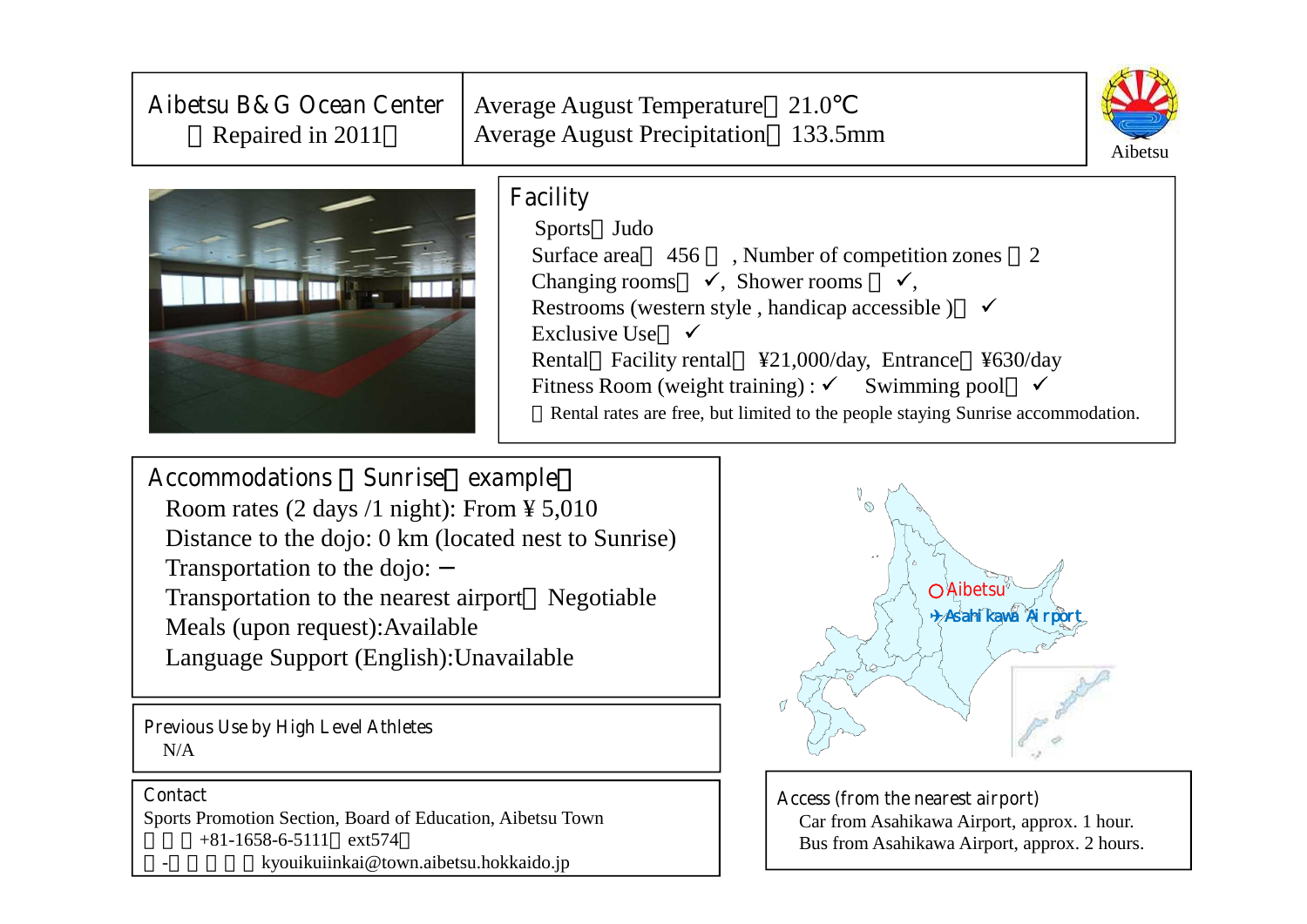| <b>Kitami City Budokan</b><br>Completed in 2013)                                       | Average August Temperature 20.7<br><b>Average August Precipitation</b> 111.5mm<br>Kitami                                                                                                                                                                                                                                                                                                                                                                                                                                                                                         |
|----------------------------------------------------------------------------------------|----------------------------------------------------------------------------------------------------------------------------------------------------------------------------------------------------------------------------------------------------------------------------------------------------------------------------------------------------------------------------------------------------------------------------------------------------------------------------------------------------------------------------------------------------------------------------------|
|                                                                                        | <b>Facility</b><br>Sports Judo, Surface area $3,348 \text{ m}^2$ ,<br>Number of competition zones 2 (International Competition Standards),<br>Changing rooms $\checkmark$ , Shower rooms $\checkmark$ ,<br>Restrooms (western style, handicap accessible) $\checkmark$<br>Exclusive Use $\checkmark$ Rental Facility rental ¥780/hour,<br>Entrance ¥200/day, Fitness Room (weight training) $\checkmark$ ,<br>Swimming pool $\checkmark$ Entrance: ¥400/person/day)<br>The other swimming pool is located 5 minutes from the city by bus<br>and will be completed in March 2015. |
| Hotel Kitami Pierson Hotel (example)<br>Room rate (2 days /1 night): Approx. 7,400 yen |                                                                                                                                                                                                                                                                                                                                                                                                                                                                                                                                                                                  |
| Time to the training facility: Approx.10 min by bus                                    |                                                                                                                                                                                                                                                                                                                                                                                                                                                                                                                                                                                  |

Transport to the training facility: Available Transport to the nearest airport Available Meals (upon request): Available Language Support (English): Available WiFi:Available

**Previous Use by High Level Athletes** N/A

### **Contact**

Sports Division, Board of Education, Kitami City TEL:+81-157-33-1842 E-mail sports@city.kitami.lg.jp



**Access (from the nearest airport)** Bus from Memanbetsu Airport, approx. 40 min.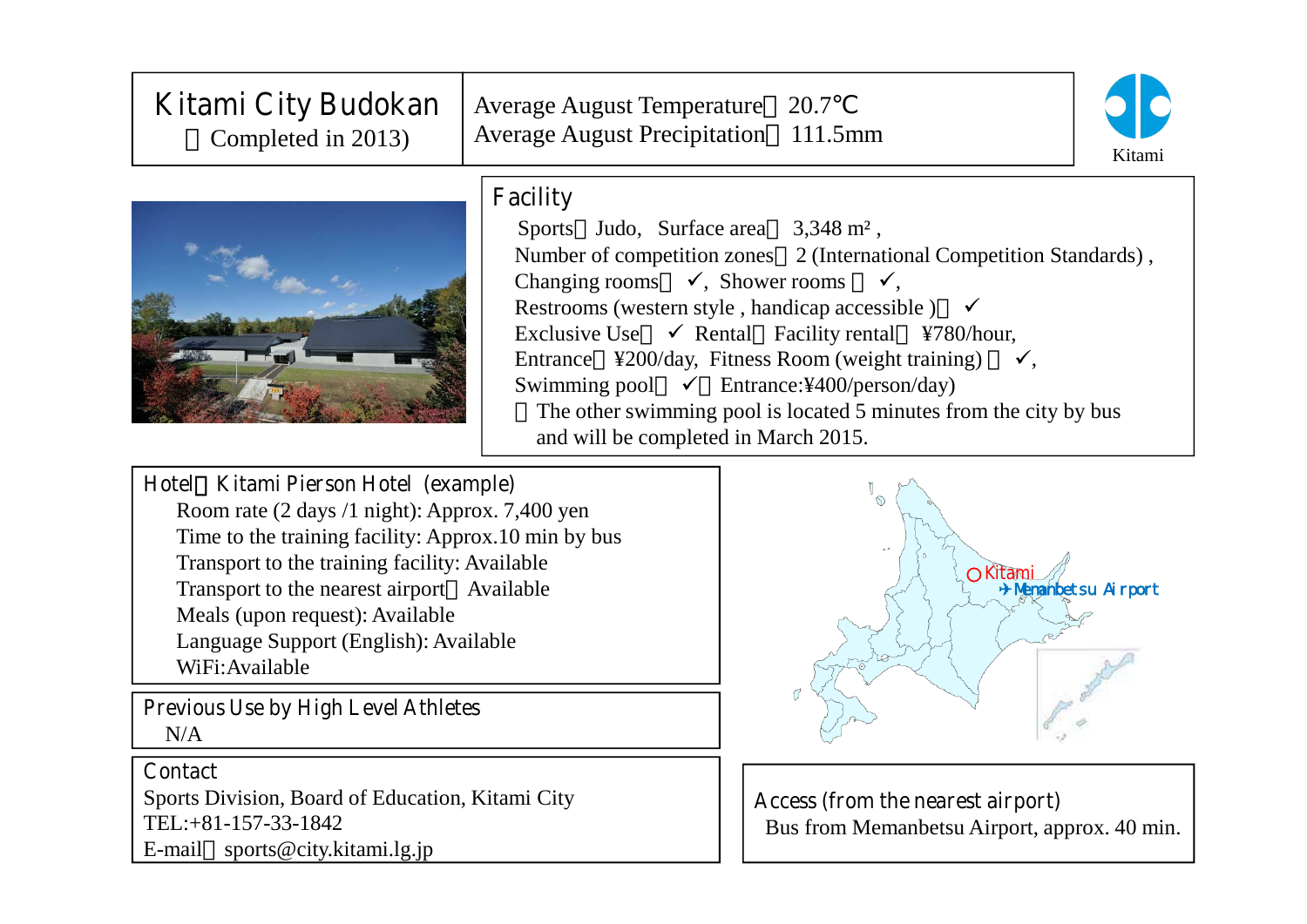| <b>Asahi Sports Center</b><br>Completed in 1987)                                                                                                                                                                                                                                                                                                                                                                                                                                                                                                | <b>Average August Temperature</b><br><b>Average August Precipitation</b> | 19.6<br>$103.1$ mm                                                                | <b>Bihoro</b> |
|-------------------------------------------------------------------------------------------------------------------------------------------------------------------------------------------------------------------------------------------------------------------------------------------------------------------------------------------------------------------------------------------------------------------------------------------------------------------------------------------------------------------------------------------------|--------------------------------------------------------------------------|-----------------------------------------------------------------------------------|---------------|
| <b>Facility</b><br>560 m <sup>2</sup> ,<br>Judo, Surface area<br><b>Sports</b><br>Number of competition zones 2, Changing rooms $\checkmark$ , Shower rooms : $\checkmark$<br>Restrooms (western style, handicap accessible) $\checkmark$<br><b>Exclusive Use</b><br>Negotiable<br>Rental Facility rental ¥8,250/day, Entrance ¥200/4 hours<br>Fitness Room (weight training)<br><b>*</b> , Swimming pool<br>$\boldsymbol{\mathsf{x}}$<br>There is a swimming pool at the B&G Ocean Center located in this town<br>about 5 minutes away by car. |                                                                          |                                                                                   |               |
| 5 accommodations in this town<br>Transportation to the dojo: Negotiable<br>Transportation to the nearest airport Negotiable<br>Meals (upon request): Available<br>*Nenanbetsu Airport<br>Language Support (English): Available in one of the accommodations<br><b>Blhoro</b><br>Wheelchair Support: Available in two of the accommodations                                                                                                                                                                                                      |                                                                          |                                                                                   |               |
| <b>Previous Use by High Level Athletes</b><br>N/A                                                                                                                                                                                                                                                                                                                                                                                                                                                                                               |                                                                          | σ                                                                                 |               |
| <b>Contact</b><br>Sports Promotion Division, Board of Education, Bihoro Town<br>TEL:+81-152-73-4117<br>E-mail sports town.bihoro.hokkaido.jp                                                                                                                                                                                                                                                                                                                                                                                                    |                                                                          | Access (from the nearest airport)<br>Bus from Memanbetsu Airport, approx. 10 min. |               |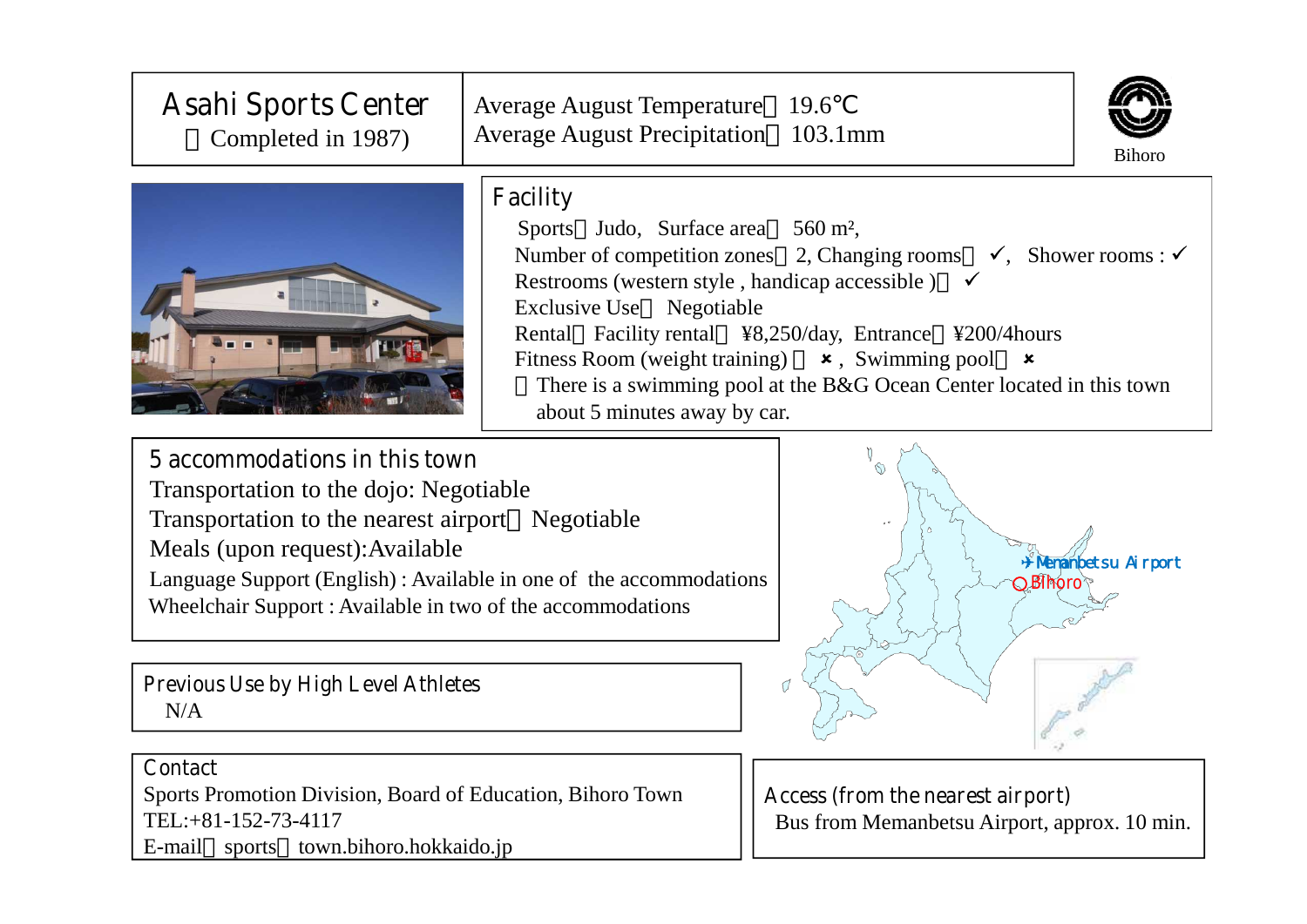| <b>Engaru Town Budokan</b><br>Completed in 1993 | Average August Temperature 20.3<br>Average August Precipitation 116.5mm | 797    |
|-------------------------------------------------|-------------------------------------------------------------------------|--------|
|                                                 |                                                                         | Engaru |



#### **Facility**

Sports Judo, Surface area 2,587 m<sup>2</sup>, Number of competition zones 4, Change room Shower room  $\star$ , Restrooms(Western style)  $\checkmark$ , Exclusive Use Rental Facility rental ¥13,800/day, Entrance ¥400/day Fitness Room(weight training)  $\boldsymbol{\mathsf{x}}$ 

### **Hotel**~**Sunshine (example)**

Room rate (2 days /1 night): From ¥8,000 Distance to the dojo 1.5 km (4 minutes by bus) Transport to the dojo: Unavailable Transport to the nearest airport Unavailable Meals (upon request): Negotiable Language Support (English): Unavailable

**Previous Use by High Level Athletes**  $N/A$ 

#### **Contact**

Social Education Division, Board of Education, Engaru Town TEL:+81-158-42-2191 ext142 145 E-mail shatai@engaru.jp



**Access (from the nearest airport)** Bus from Okhotsk-Monbetsu Airport, approx. 70 min. Bus from Memanbetsu Airport, approx. 90 min.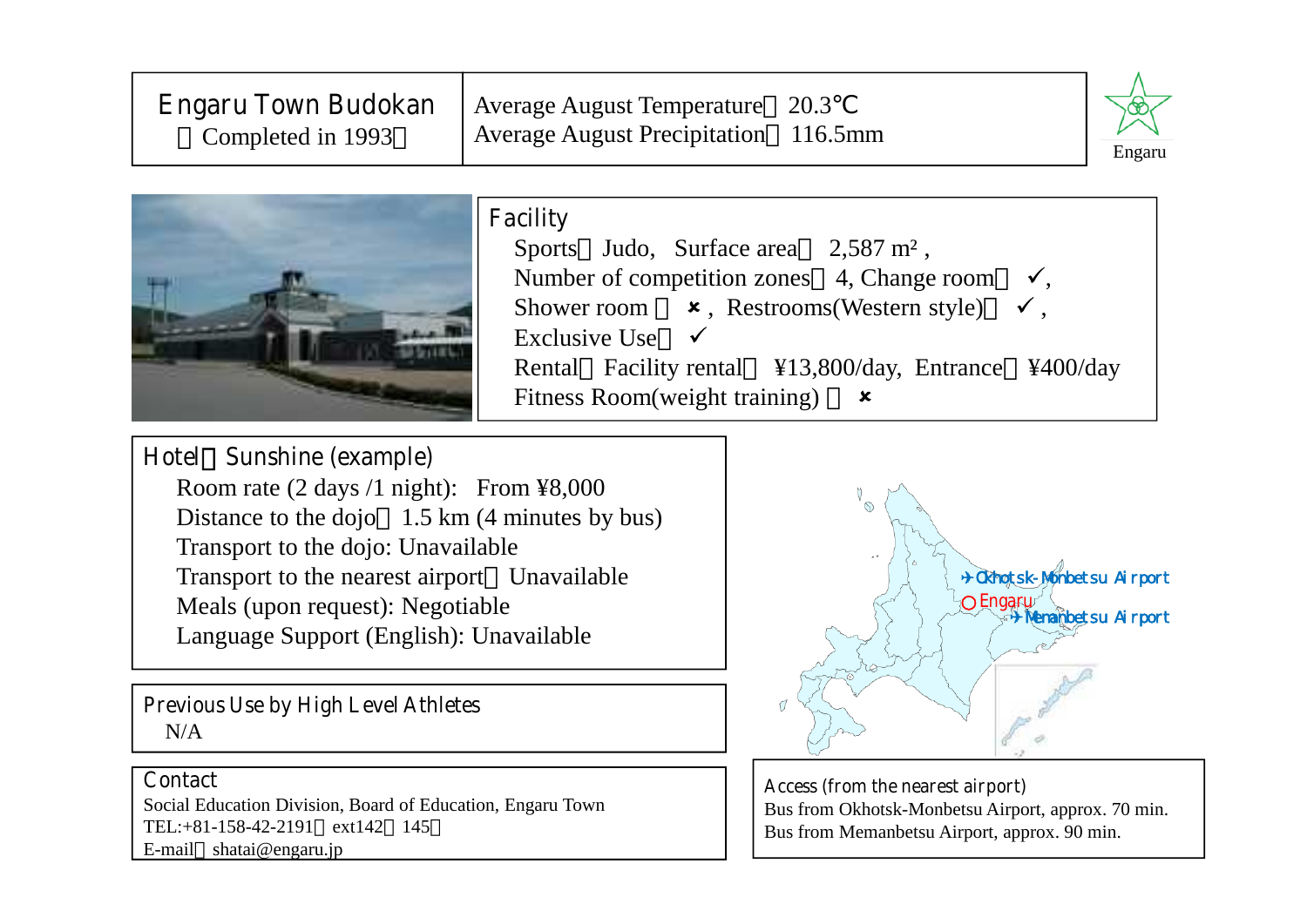| <b>Yubetsu Town Budokan</b><br>Repaired in 2012)                                                                                                                                                                                                                                                       | <b>Average August Temperature</b><br><b>Average August Precipitation</b>                                                                                                                     | 19.9<br>4.8mm<br>Yubetsu                                                                                                                                                                                                                                                |
|--------------------------------------------------------------------------------------------------------------------------------------------------------------------------------------------------------------------------------------------------------------------------------------------------------|----------------------------------------------------------------------------------------------------------------------------------------------------------------------------------------------|-------------------------------------------------------------------------------------------------------------------------------------------------------------------------------------------------------------------------------------------------------------------------|
|                                                                                                                                                                                                                                                                                                        | <b>Facility</b><br>Judo, Surface area<br><b>Sports</b><br>Number of competition zones 2, Change room<br>Restrooms (western style, handicap accessible)<br><b>Exclusive Use</b><br>Negotiable | $807 \text{ m}^2$ ,<br>$\checkmark$ , Shower room<br>$x$ ,<br>Rental Facility rental Summer:¥7,800/day, Winter:¥11,700/day<br>Fitness Room (weight training) $\checkmark$ , Swimming pool<br>There is a charge for admission to the fitness room and the swimming pool. |
| <b>4 Accommodations in this town</b><br>Transportation to the dojo: Negotiable<br>Transportation to the dojo: Negotiable<br>Meals (upon request) : Negotiable<br>Language Support (English) : Negotiable<br><b>Wheelchair Support: Negotiable</b><br><b>Previous Use by High Level Athletes</b><br>N/A |                                                                                                                                                                                              | $\circ$<br>Yubetsu<br>* Menanbet su Ai rport                                                                                                                                                                                                                            |
| <b>Contact</b><br>Lifelong Learning Division Board of Education, Yubetsu Town<br>TEL:+81-1586-5-3132 direct                                                                                                                                                                                            |                                                                                                                                                                                              | Access (from the nearest airport)<br>Bus from Memanbetsu Airport, approx. 100 min.                                                                                                                                                                                      |

E-mail:gakusyu@town.yubetsu.lg.jp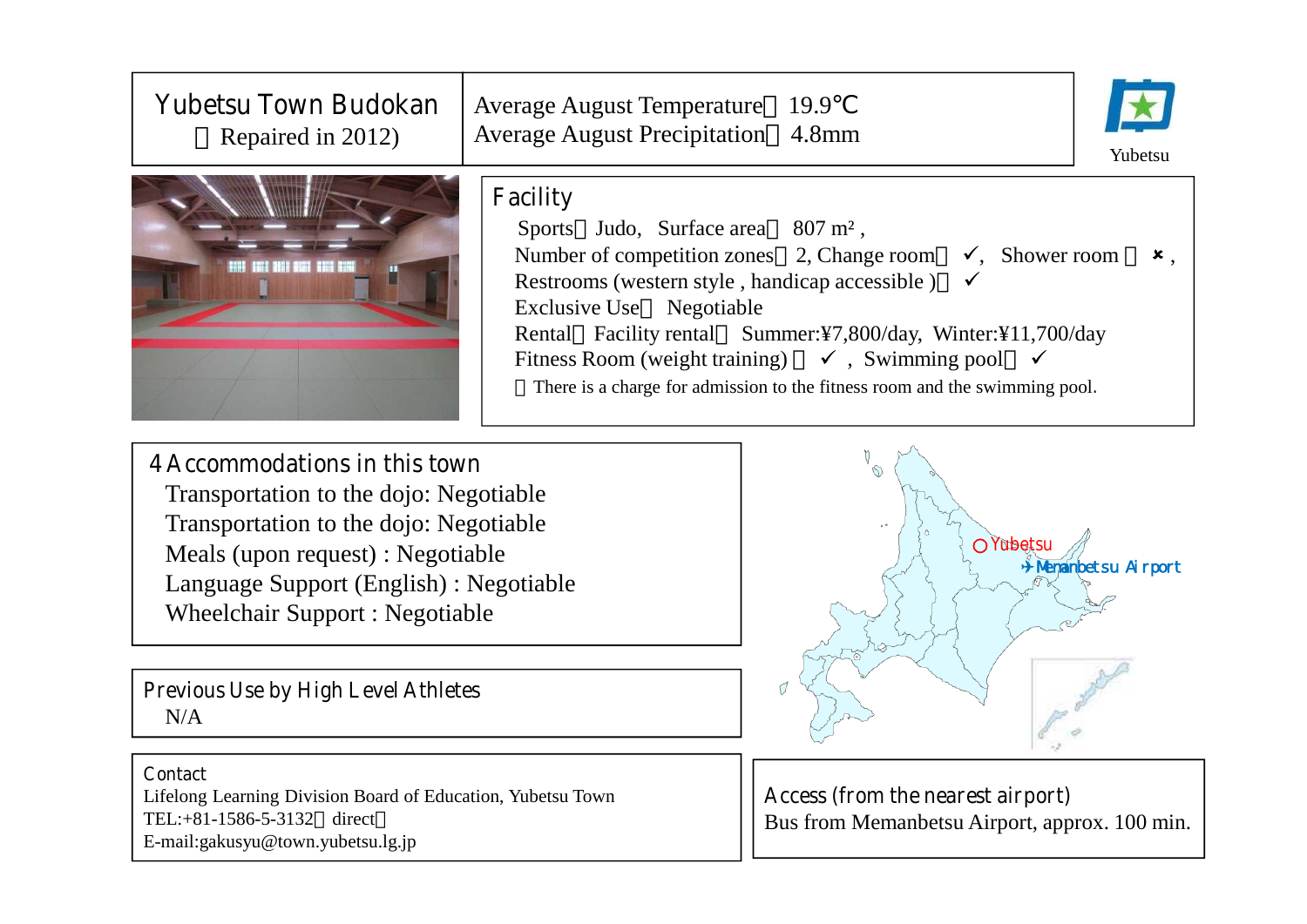| <b>Shihoro Town Budokan</b><br>(Completed in 1993)                                                                                                                                                                                                                                                                                                                               | Average August Temperature 18.5<br><b>Average August Precipitation</b> 149.1mm                         | Shihoro                                                                                                                                                                                                        |
|----------------------------------------------------------------------------------------------------------------------------------------------------------------------------------------------------------------------------------------------------------------------------------------------------------------------------------------------------------------------------------|--------------------------------------------------------------------------------------------------------|----------------------------------------------------------------------------------------------------------------------------------------------------------------------------------------------------------------|
|                                                                                                                                                                                                                                                                                                                                                                                  | <b>Facility</b><br>Sports<br>$\checkmark$<br>Shower rooms<br>Exclusive Use $\checkmark$ , Rental Free, | Judo, Surface area 27m × 15m,<br>Number of competition zones 2, Changing rooms<br>Restrooms (western style, handicap accessible)<br>Fitness Room (weight training) : $\boldsymbol{\star}$ , Swimming pool<br>× |
| <b>Accommodation</b> Shihoro Hot Spring Plaza Ryokufu"(example)<br>Room rates (2 days /1 night): Approximately $48,640$<br>Time to the dojo Approximately 15 minutes by bus<br>Transport to the dojo Available<br>Transport to the nearest airport Available<br>Meals (upon request): Available<br>Language Support (English): Available<br><b>Wheelchair Support: Available</b> |                                                                                                        | Shihoro<br>+Oi hi ro Ai rport                                                                                                                                                                                  |
| <b>Previous Use by High Level Athletes</b><br>JAPAN Women's Team of the 2004 Athens Olympics)                                                                                                                                                                                                                                                                                    |                                                                                                        |                                                                                                                                                                                                                |
| <b>Contact</b><br>Social Education Group, Board of Education, Shihoro Town<br>TEL:+81-1564-5-4733<br>E-mail $so-social@shihoro.jp$                                                                                                                                                                                                                                               |                                                                                                        | Access (from the nearest airport)<br>Bus from Obihiro Airport, approx. 90 min.                                                                                                                                 |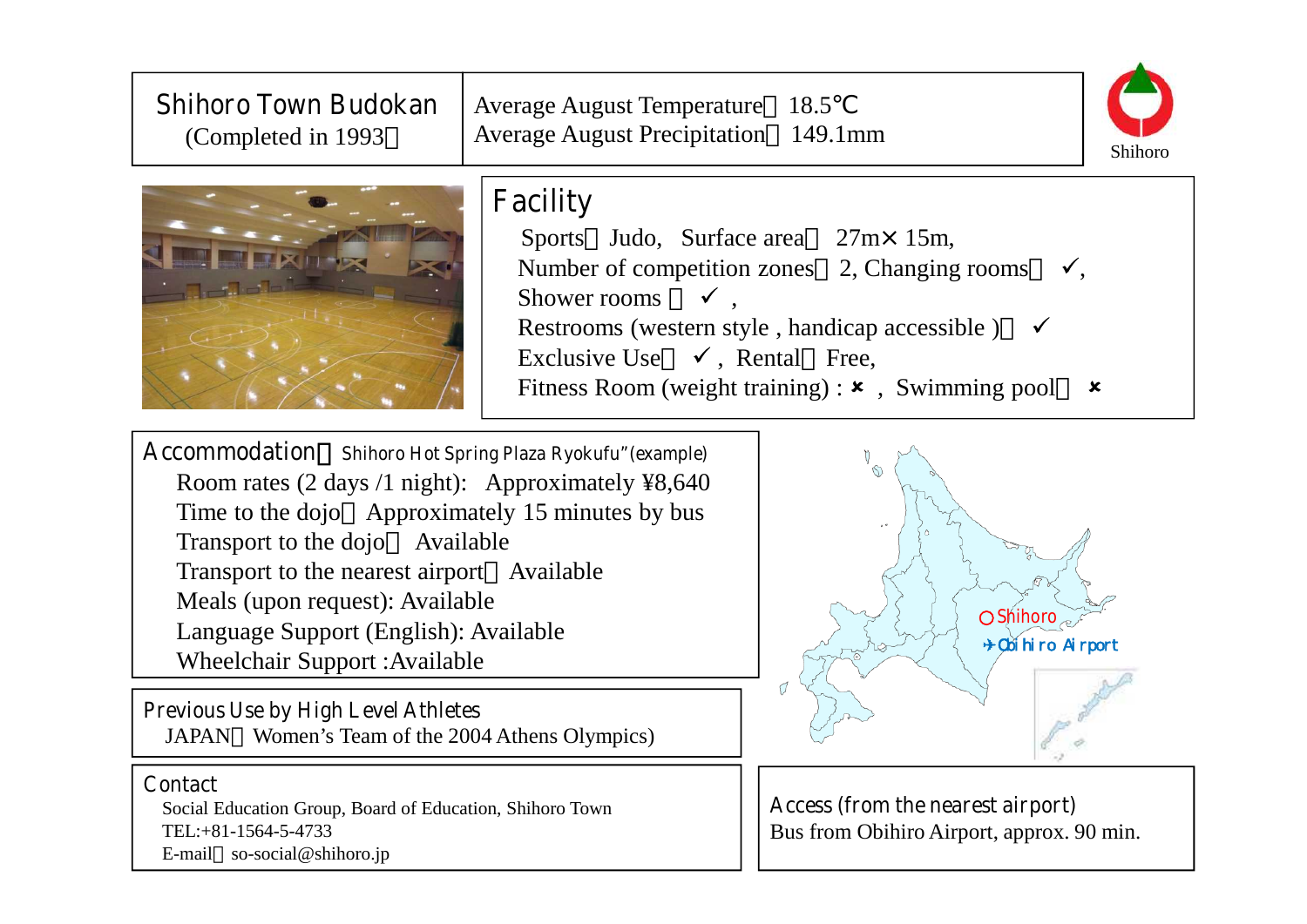| <b>Shintoku Town Budokan</b><br>Completed in 1990 | <b>Average August Temperature</b><br>20.2<br><b>Average August Precipitation</b> 7.9mm<br>Shintoku                                                                                                                                                                                                                                                                                   |
|---------------------------------------------------|--------------------------------------------------------------------------------------------------------------------------------------------------------------------------------------------------------------------------------------------------------------------------------------------------------------------------------------------------------------------------------------|
| No photos available                               | <b>Facility</b><br>Sports Judo, Taekwondo<br>Number of competition zones-Judo $2$ ,<br>Number of competition zones-Taekwondo 2<br>Changing rooms $\checkmark$ , Shower rooms $\checkmark$ , Restrooms (western style): $\checkmark$<br>Exclusive Use Negotiable, Rental: Facility rental \\frac{4,000/day,<br>Fitness Room (weight training) $\star$ , Swimming pool<br>$\mathbf{x}$ |



Social Education Division, Board of Education, Shintoku Town TEL:+81-156-64-0532 ext216 E-mail adachi-t town.shintoku.hokkaido.jp

**Access (from the nearest airport)** Bus from Obihiro Airport, approx. 70 min. Bus from New Chitose Airport, approx.150min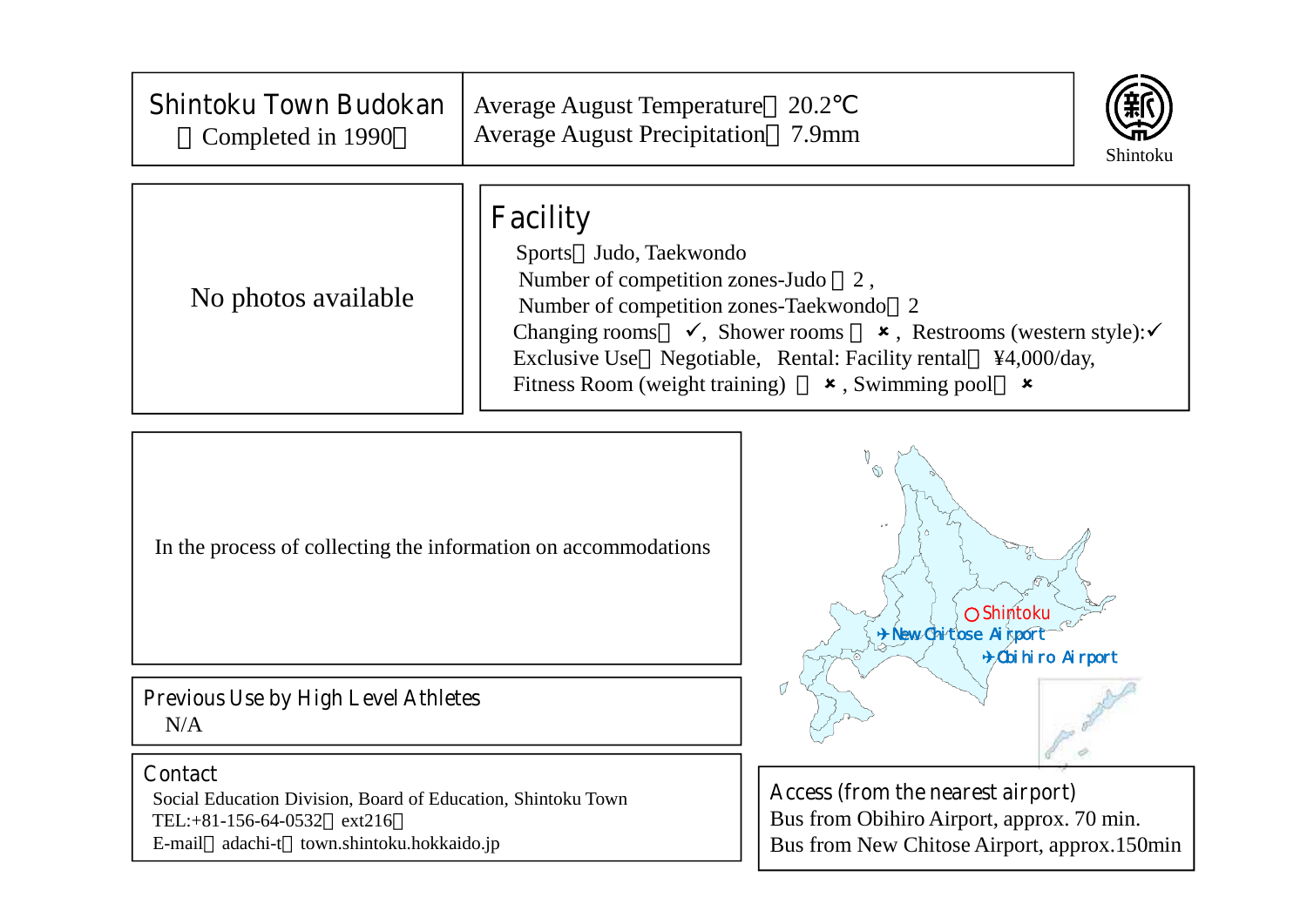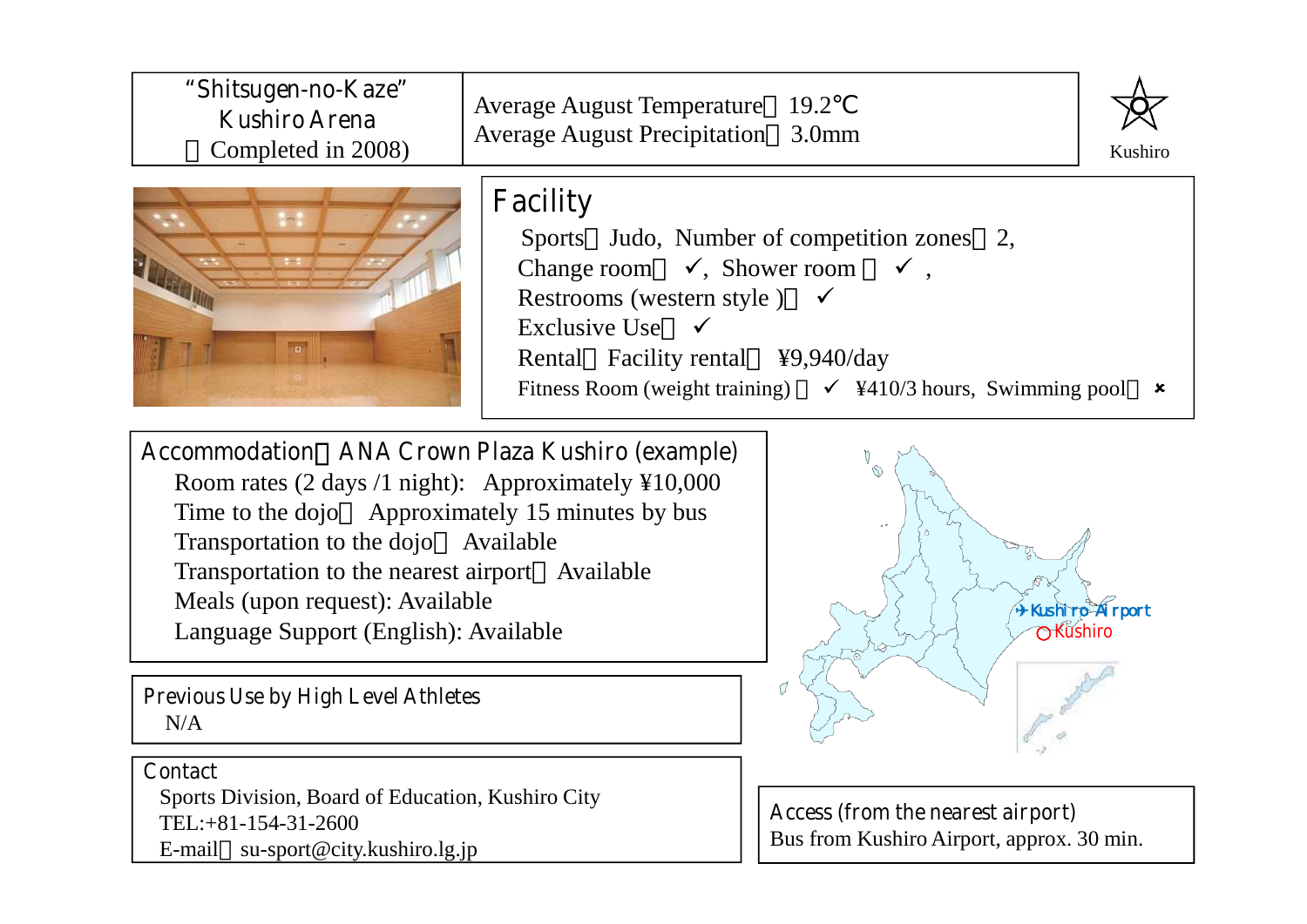| <b>Kushiro Town Gymnasium</b><br>Completed in 1995) | <b>Average August Temperature</b><br>18.0<br><b>Average August Precipitation</b> 130.0mm<br>Kushiro                                                                                                                                                                                                                               |
|-----------------------------------------------------|-----------------------------------------------------------------------------------------------------------------------------------------------------------------------------------------------------------------------------------------------------------------------------------------------------------------------------------|
|                                                     | <b>Facility</b><br>Sports Judo, Number of competition zones 3,<br>Changing rooms $\checkmark$ , Shower rooms $\checkmark$ ,<br>Restrooms (western style) $\checkmark$<br><b>Exclusive Use</b><br>Rental Facility rental ¥16,200/day<br>Fitness Room (weight training) $\checkmark$ , Swimming pool<br>$\checkmark$ ¥300(adjacent) |

## **Accommodations in Kushiro City : next to this town**

Room rate (2 days /1 night) From ¥7,000 Time to the dojo Approximately 15 minutes by bus Transportation to the dojo Negotiable Transportation to the nearest airport Negotiable Meals (upon request) : Negotiable Language Support (English) : Negotiable

**Previous Use by High Level Athletes** N/A

#### **Contact**

Social Education Division, Board of Education, Kushiro Town TEL:+81-154-62-2301 E-mail syakai.sports town.kushiro.lg.jp



**Access (from the nearest airport)** Bus from Kushiro Airport, approx. 30 min.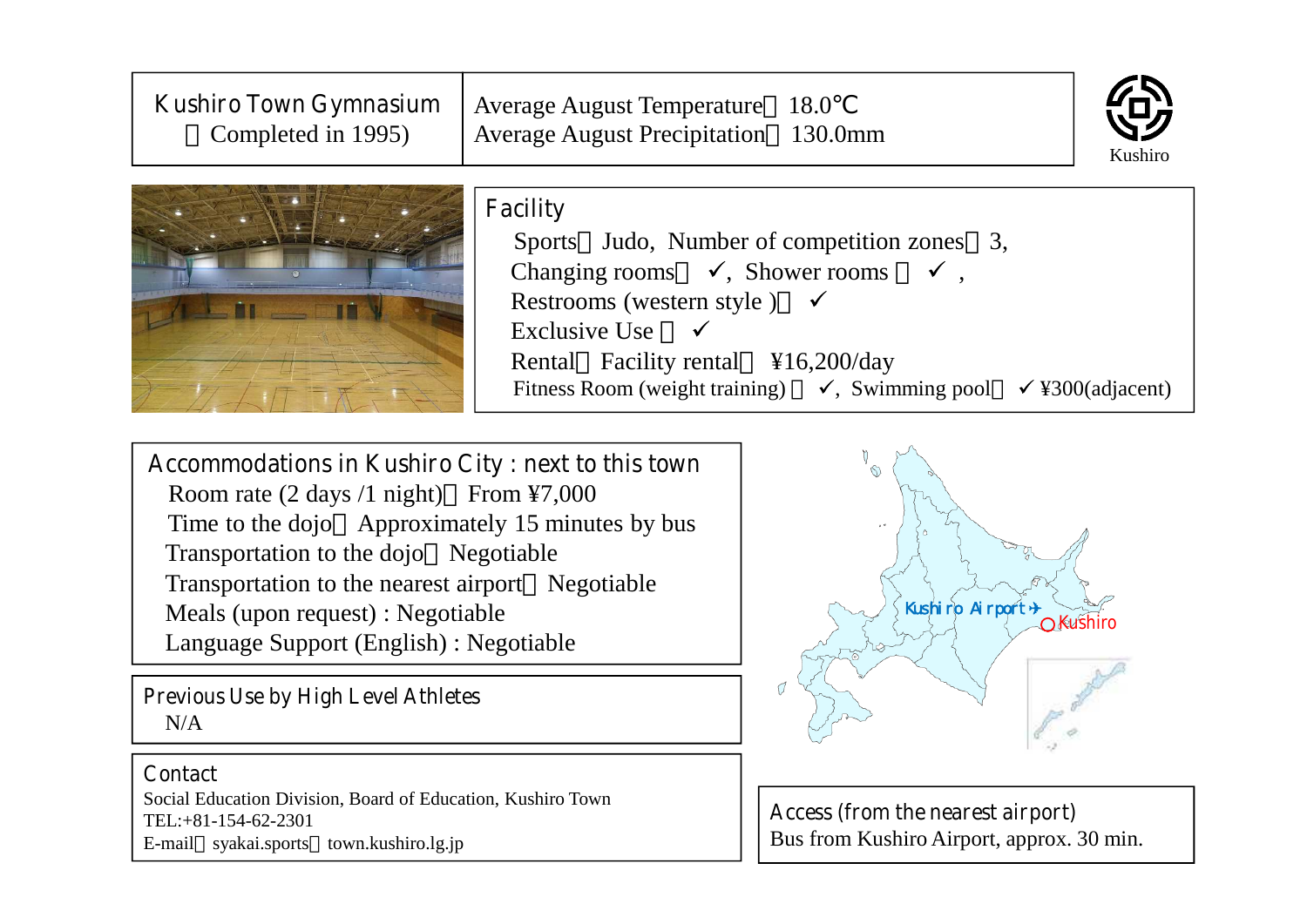| <b>Shibetya Town Budokan</b><br>Completed in 1991                                                                                                                                                                                                                                                                     | <b>Average August Temperature</b><br><b>Average August Precipitation</b>                                                                   | 18.5<br>136.7mm<br>Shibetya                                                                                                                                                                                                                                                                                                                      |
|-----------------------------------------------------------------------------------------------------------------------------------------------------------------------------------------------------------------------------------------------------------------------------------------------------------------------|--------------------------------------------------------------------------------------------------------------------------------------------|--------------------------------------------------------------------------------------------------------------------------------------------------------------------------------------------------------------------------------------------------------------------------------------------------------------------------------------------------|
| No photos available                                                                                                                                                                                                                                                                                                   | <b>Facility</b><br>Sports Judo, Surface area 718.5m <sup>2</sup><br>Changing rooms $\checkmark$ , Shower rooms<br>Exclusive Use Negotiable | $\boldsymbol{\mathsf{x}}$<br>Restrooms (western style, handicap accessible)<br>$\checkmark$<br>Rental Facility rental ¥5,680/day, Entrance<br>$\frac{\text{4150}}{\text{day}}$<br>Fitness Room (weight training) $\checkmark$ (adjacent), Swimming pool<br>$\checkmark$ ¥320 (adjacent)<br>* There are handicap ramps for people in the Budokan. |
| Several accommodations located in this town<br>Transportation to the dojo: Unavailable<br>Transportation to the nearest airport Negotiable<br>Meals (upon request) : Negotiable<br>Language Support (English) : Unavailable<br>*Interpretation: Negotiable<br>Wheelchair Support : Available in one of accommodations |                                                                                                                                            | * Nakashi betsu Airport<br>Shibetya<br>*Kushiro Airsport<br>17                                                                                                                                                                                                                                                                                   |
| <b>Previous Use by High Level Athletes</b><br>N/A<br><b>Contact</b><br>Social Education, Board of Education, Shibetya Town<br>TEL: +81-15-485-2434                                                                                                                                                                    |                                                                                                                                            | Access (from the nearest airport)<br>Bus from Kushiro Airport, approx. 80 min.                                                                                                                                                                                                                                                                   |

Bus from Nakashibetsu Airport, approx. 60 min

TEL:+81-15-485-2434

E-mail kikuchi.takashi town.shibecha.lg.jp